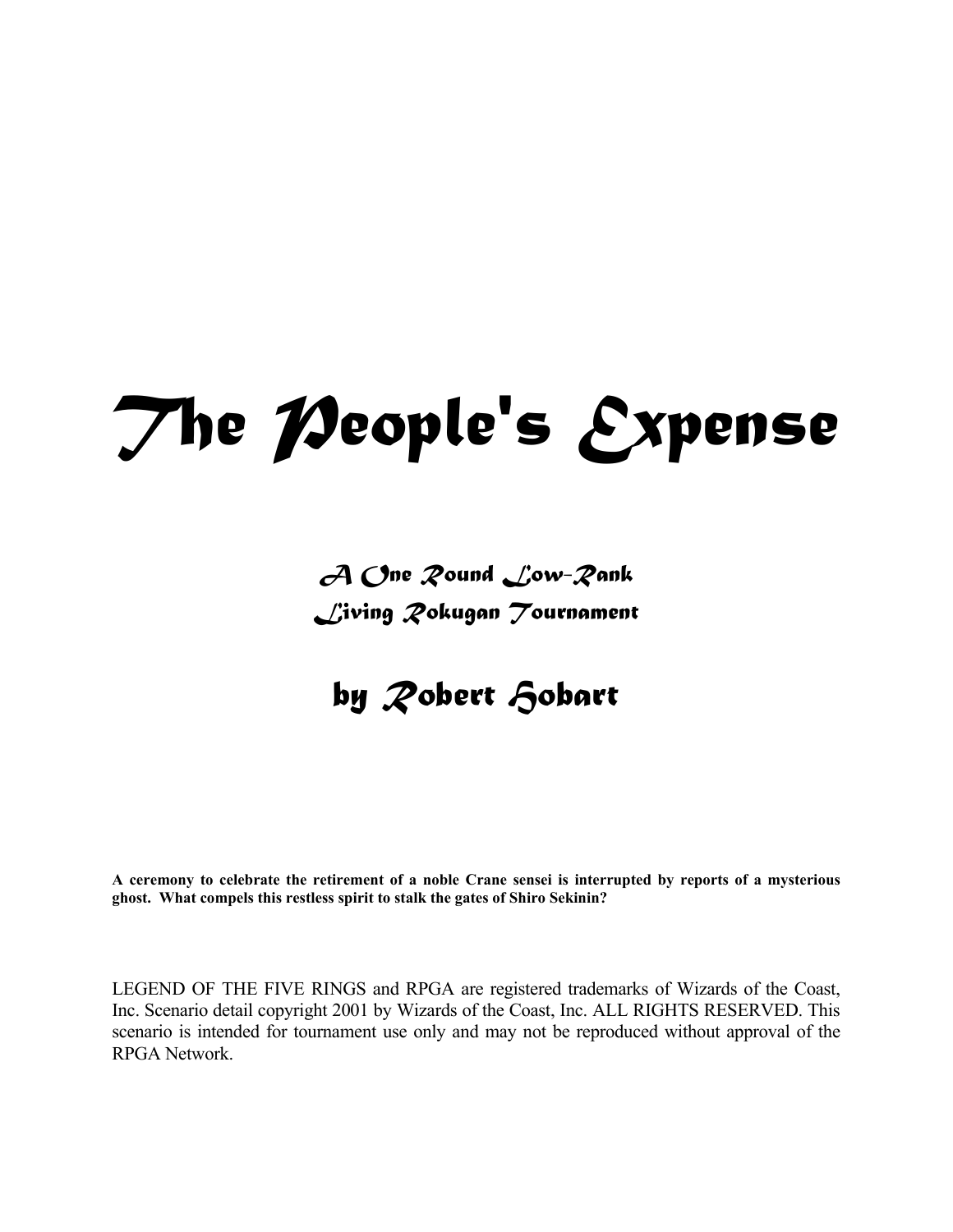This is a RPGA Network adventure game. A four-hour time block has been allocated for playing the game (or this round of the game), but the actual playing time will be about three hours.

 It is a good idea to ask each player to put a nametag in front of him or her. The tag should have the player's name at the bottom, and the character's name, race, and gender at the top. This makes it easier for the players to keep track of who is playing which character.

**Scoring the game for RPGA points**: The RPGA has three ways to score this game. Consult your convention coordinator to determine which method to use:

- 1. *No-vote scoring*: The players write their names and numbers on the scoring packet grid, you fill in the top of the grid. That is all. No one is rated. This method is used for people who are just playing for fun.
- 2. *Partial scoring*: The players rate the game master and the scenario on their player voting sheet, and provide personal information, but don't vote for other players. The game master rates the scenario and completes personal and event information, but does not rate the players as a team or vote for players. This method is used when there is no competition, but the convention coordinator wants information as to how the game masters are performing, or the game master wants feedback on his or her own performance.
- 3. *Voting*: Players and game masters complete the entire packet, including voting for best player. If this method is used, be sure to allow about 15-20 minutes for the players to briefly describe their characters to the other players, and about 5-10 minutes for voting. This method is used when the players want to know who played the best amongst them, or when the adventure is run in tournament format with winners and prizes. Multi-round adventures usually required advancing a smaller number of players than played the first round, so voting is required for multi-round adventures.

 When using Voting, rank the players in order of your voting choice while they are completing their forms, so that you are not influenced by their comments on your abilities.

The players are free to use the game rules to learn about equipment and weapons their characters are carrying.

 Some of the text in this scenario is written so that you may present it as written to the players, while other text is for your eyes only. Text for the players will be in *bold italics*. It is strongly recommended that you paraphrase the player text, instead of reading it aloud, as some of the text is general and must be adapted to the specific situation or to actions of the player characters.

In addition to the text of the adventure below, you will need to be familiar with the Legend of the Five Rings rulebook.

# *GM's Information*

This adventure should not be run cold!!!

This adventure is a Low Rank adventure. This means that only Rank One or Two characters should be allowed to play. This adventure was not written with Rank Three or higher characters in mind and cannot anticipate what these characters may bring to the table.

The world of Rokugan is a cross between feudal Japan and China. It is set in an age of honorable samurai, serving their Lords (Daimyos) and Empire. Remember that family names come before personal names. Akodo Toturi is from the Akodo family and his personal name is Toturi.

A note on female designations: If a samurai has the designation of –ko, then the samurai is a female. For example, if you see Samurai-ko, then this denotes a female samurai.

A note on commerce in Rokugan: Samurai are not supposed to care about worldly possessions, especially money. A samurai pays a commoner as if the money is meaningless, a concession to the commoner's silly needs. Between samurai, the exchange of money and merchandise is an exchange of "gifts."

*Adventure Background* 

Once, there was a samurai, a handsome and dedicated man who obeyed his lord and prayed to the Fortunes. A noble man, who understood the sacrifices required of those who follow the path of bushido. His name was Doji Kajo.

A day came when Doji Kajo rode through the lands of his lord, and in the fields he saw a simple peasant woman, working in the hot summer sun. And in that moment Kajo's heart was stolen away from him, and he stared at her as though she were a thing come down from the Heavens.

He approached her, and at first the poor young woman, whose name was Ai, was terrified of this mighty, magnificent samurai. But with time, Kajo's gentle words and kindness won her over, and they became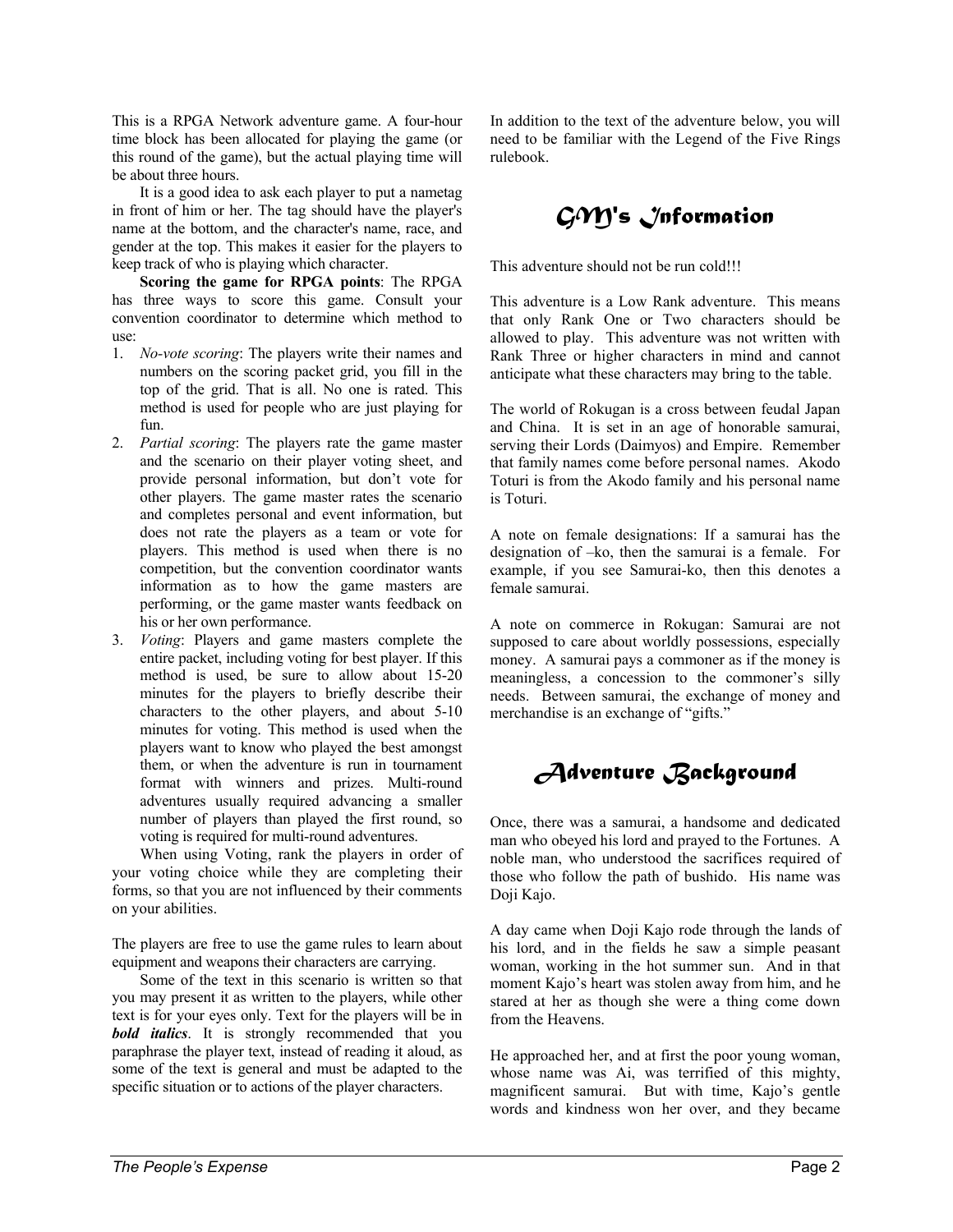lovers. Kajo swore that he would take Ai away from her miserable peasant life and make her his concubine, and Ai smiled at his ardent words. But her heart was filled with worry, for she was sure that their relationship was a violation of the Celestial Order, and they both would suffer for it.

And she was right. The lord of her land, Doji Morisato, was a cruel and oppressive man, and when the harvest that year was poor, he demanded that the peasants pay their full taxes, even though it might starve them. The peasants rose in revolt, and sought to storm the castle. Ai ran on ahead, hoping to warn her love. She succeeded, but in the battle that ensued she was struck down upon the very gates of the castle. She died alone, in the night, whispering her love's name. The rebellion was brutally crushed; a few years later, the heartbroken Kajo retired to a nearby monastery.

Fifteen years later, Doji Kajo lives a life of contemplation...but Ai's spirit still haunts the castle gate of Shiro Sekinin, Kajo's former residence, unable to move on to Jigoku. Only if her true killer is revealed and slain will her crippled spirit be able to resume its journey on the Celestial Wheel.

And the PCs have come to visit a monastery...

*The Dark Truth*: One of the samurai in the castle (the Karo, Doji Shingi) was a dishonorable, ambitious man who wanted to become lord of the province. He secretly incited the peasants, promising them if they overthrew Lord Doji Morisato, he would "put down" the revolt bloodlessly and then ease the crushing taxes upon them. When Ai came with her warning, he saw his plan was ruined, and quickly murdered her rather than let her tell anyone else of his plot. The other survivors were too terrified of further retribution to tell the truth, especially since Shingi was now one of the "heroes" who had put down the revolt.

# *Player's Introduction*

The PCs have come to the Monastery of the Cherry Blossom, a Shin Taoist stronghold in the mountain foothills just north of Samui Kaze Toshi (Cold Wind City) in Crane lands. They are here as guests to witness the retirement of Kakita Miroji, one of the sensei at the famed Kakita Dueling School. If the PCs are Clan members (Major or Minor), they have been sent here by their daimyo as guests at the ceremony. If they are ronin, they are here at the invitation of Miya Yoto, the aged daimyo of the Imperial Miya family, who is also a guest at the ceremony and a great friend to ronin across the Empire.

It is the afternoon of the fifteenth day of the month of Doji (April), known in the common usage as the month of the Serpant. The day is crisp and cool, a thin sheeting of clouds drifting across the sky, as you gather in the courtyard of (Cherry Blossom House), a monastery devoted to the study of Shinsei and the worship of Hotei, the Fortune of Contentment. Before you stands a tall, proud, slimly graceful man whose hair has only just begun to gray at the temples: Kakita Miroji, of the Kakita Dueling School. He has removed the kimono and daisho of a samurai and wears only the simple robes of a monk as he kneels before the entrance of the monastery.

Many have come here to witness this famous man's first steps into his second life. Beside yourselves, there are guests from many of the Clans, both Great and Minor, as well as the monks of the shrine and even some ronin. Seated prominently among the crowd are Kakita Yoshi, daimyo of the Kakita family, and Miya Yoto, the gray-bearded daimyo of the Miya family, the Imperial heralds and peacemakers.

#### *Kakita Miroji smiles and bows to the crowd, and then recites a haiku:*

*Leaves blowing past Swirl like smoke from a fire Gray earth waits for rain* 

*Mother Sun's blessing Warm light upon fertile soil A new life begins* 

The poem finished, he bows his head and carefully shaves off the elegant, white-dyed locks of hair which hang to his shoulders. There is a collective release of breath at this tangible symbol of Miroji's passage into his new life as a monk. The shaving completed, Miroji kneels before the abbot of the monastery and recites his vows, swearing to abandon all worldly interests and temptations and pursue the path of enlightenment and contemplation.

*The simple ceremony ended, Miroji takes the new name Choku ("Simplicity"), bows again, and walks quietly into the monastery in the company of his newmade brothers. Kakita Yoshi rises and turns to the crowd. "We will be guests tonight of the monks of the Cherry Blossom, to join them in praying for the enlightenment of their newest member. You honor us with your presence." After the slightest of glances at Miya Yoto, he adds grudgingly, "All may join us here,*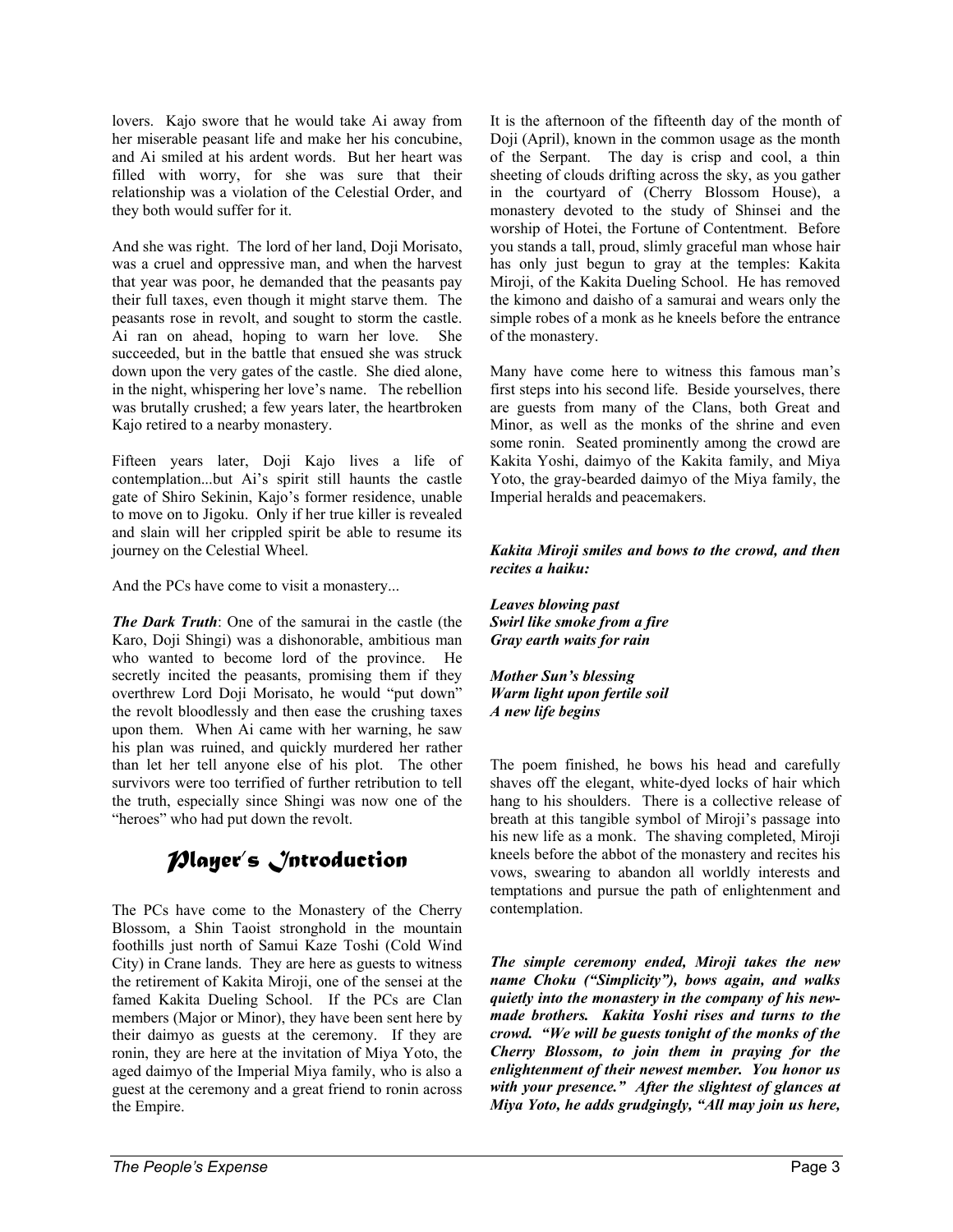#### *regardless of Clan or name." Yoto smiles benignly as the crowd begins to follow the monks into the monastery.*

The PCs are led into the central hall of the monastery, where a simple meal of rice and pickled vegetables has been prepared for the guests. The two daimyo are seated with the abbot at a separate table – they are much too high-ranking to share tables with ordinary samurai. Still, it is an honor for the PCs even to eat in the same room as these august personages. The monks eat wherever there is room at a table, showing the same smiling politeness to samurai, ronin, and each other.

The guests here represent a cross-section of Rokugan's samurai, but Lions are few and Cranes predominate. The monks will insert themselves into conversation whenever it seems time for a good lesson in enlightenment or an apt quote from the Tao. The GM should feel free to improvise whatever dinner conversationalists might be interesting to the players. A few suggested NPCs follow:

**Kakita Miroji/Choku:** the honored, just-retired sensei is a fine example of the very best the Crane have to offer, a swordsman of honor and artistry, a poet, and a brave and honorable man. He has served his daimyo for twenty-five years and now is ready to follow the path of enlightenment and contemplation. He will be polite to all the guests here, showing no particular prejudices (except toward Ronin, with whom he is distant). He will be especially friendly to "enlightened" types like Ise Zumi or Phoenix.

**Tomu:** This blind old monk, well into his eightieth decade, is highly enlightened and possesses strange insights into the world around him. He may approach one of the PCs to make an odd but frighteningly accurate prediction about their past, their true nature, or their future. The GM should come up with something appropriate based on knowledge of the PC (e.g. Advantages and Disadvantages). The other monks treat Tomu with great deference and will not tolerate any insult or abuse against him.

**Kakita Orochi:** this tall, elegant middle-aged Crane is another sensei at the Kakita dueling school, and a personal friend of Kakita Toshimoko. Normally a man of kindness and gentle good humor, he turns cold and bitter in the presence of Lions; his younger brother died in the fighting at Toshi Ranbo six years ago. He enjoys practicing his skills and sparring with those of other schools, and also enjoys injuring Lions in such "friendly" matches. He will excuse such wounds with a cold smile and a seemingly sincere apology: "An unfortunate miscalculation, Lion-sama."

#### **Kakita Orochi**

| FIRE 3        | AIR <sub>4</sub> |
|---------------|------------------|
| Agility 4     |                  |
|               |                  |
| <b>EARTH3</b> | WATER 3          |
|               |                  |
|               |                  |
| VOID 4        |                  |

TN to be Hit: 20

School/Rank: Kakita Duelist 4 Honor/Glory: 2.5/3.4

Skills: Acting 1, Archery 2, Athletics 1, Courtier 2, Defense 3, Etiquette 3, Hand-to-Hand 2, History 2, Iaijutsu 4, Kenjutsu 3, Lore (Bushi) 2, Political Maneuvering 2, Sincerity 3, Shintao 2, Tea Ceremony 1, Theology 1

Advantages/Disadvantages: Heart of Vengeance (Lion Clan), Social Advantage (Kakita sensei)/Bad Reputation (abusing non-lethal duels)

Equipment: Exquisite kimono, fine daisho set (Kakita blade, 4k3).

 **Matsu Seijuro:** The famous "Crane-tainted" Lion is here to witness the retirement of his former sensei. Statistics and details on Seijuro can be found in *Way of the Lion*. He will avoid sparring with Orochi, and can warn Lion PCs away from such a course.

**Shiba Tomodachi:** a Phoenix bushi who was honored to train at the Kakita school under the justretired sensei. This man is calm, placid, a pool of water left undisturbed by whatever ripples pass. A student of Shintao, he is also an expert swordsman who enjoys sparring with others, seeing it as an exercise in meditation. The retired sensei, Kakita Miroji, calls Tomodachi "My best student," and the two share a pleasant conversation over dinner. Of all the NPC guests, Tomodachi is most comfortable with the monks here, and enjoys their company.

| FIRE 3            | AIR <sub>2</sub> |
|-------------------|------------------|
|                   | Reflexes 3       |
|                   |                  |
| <b>EARTH2</b>     | WATER 3          |
|                   |                  |
|                   |                  |
| VOID <sub>3</sub> |                  |

TN to be Hit: 15

School/Rank: Kakita Duelist 2

Honor/Glory: 3.4/1.8

Skills: Archery 1, Courtier 1, Defense 2, Etiquette 2, Iaijutsu 2, Kenjutsu 3, Shintao 2, Sincerity 2 Advantages/Disadvantages: Balance, Irreproachable Equipment: Fine kimono, fine daisho set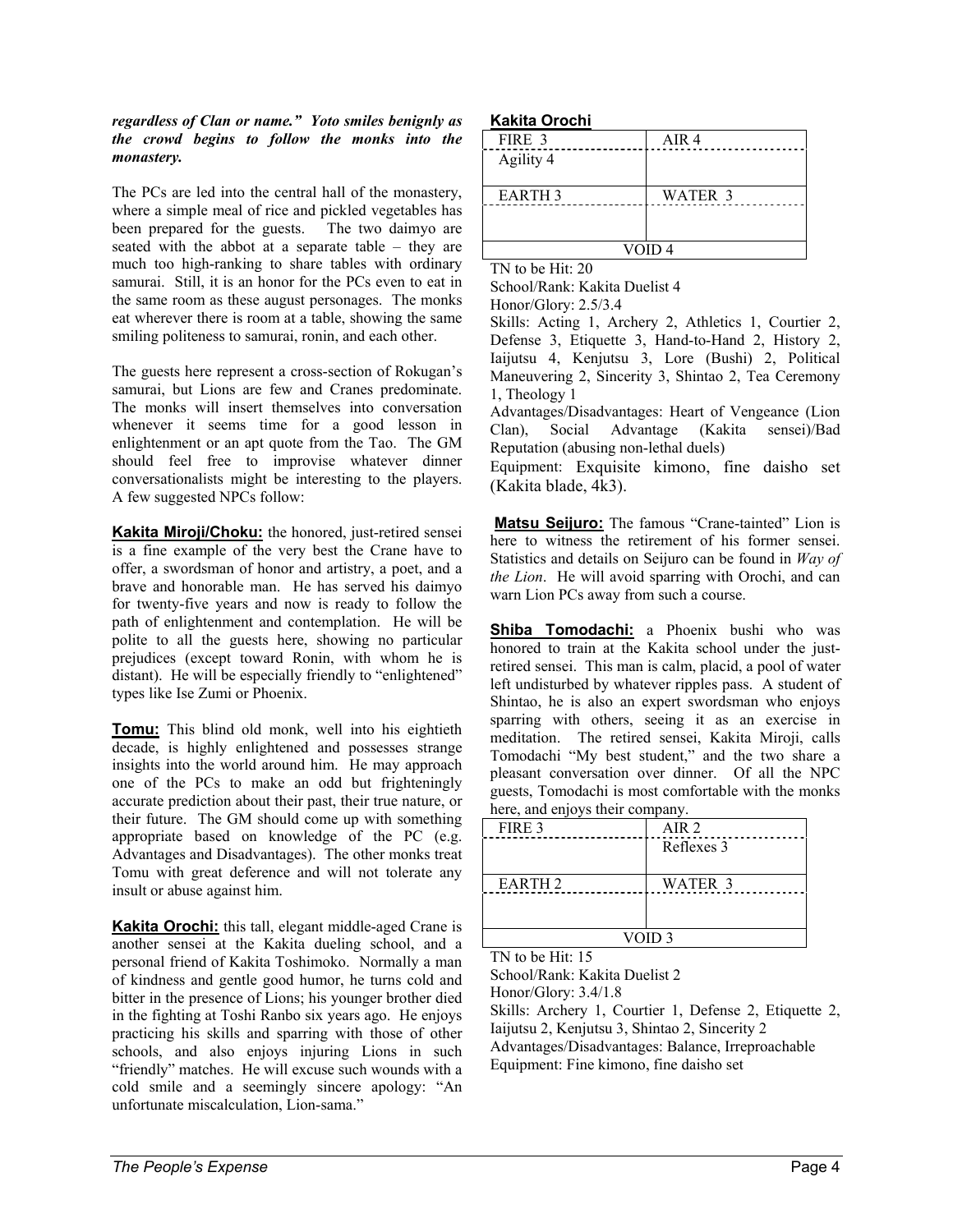**Bayushi Fumi:** a lovely and charming Scorpion shugenja-ko, recently honored to spend the Winter Court in the lands of the Asahina. Fumi is a skilled courtier and seductress but is not, at present, pursuing any nefarious goals; she is merely here to make Scorpion-fearing PCs nervous. She secretly sees the monks as useless and "quaint," and will drop a few subtle put-downs in their direction, given the chance.

## *Meeting Kajo*

During the dinner, the PCs should also make the acquaintance of a specific monk, a simple shavenheaded man in late middle age (late thirties or early forties, it is hard to tell with monks). He calls himself Kajo. The former Crane is a calm, soft-spoken man, the very picture of an enlightened monk, but there is an aura of sadness and loss about him, a feeling of a man with a bitter past that cannot be forgotten. If the PCs comment on this, or ask about his past, Kajo smiles sadly. "One seeks, in this life of contemplation, to purge oneself of the Three Sins – Desire, Regret, and Fear. I am afraid the task is easier for some of us than for others." He will say no more until after the report of the ghost.

# *A Tale of Fear*

About midway through the dinner (after the PCs have had a good chance to role-play, spar with some other samurai, and meet Kajo), there is an interruption: a terrified Crane bushi rushes into the chamber. Abasing himself before the collected guests (especially the two daimyo), he gasps out, "Honored Abbot! Lord Doji Takaya begs your assistance – the ghost has appeared again!"

Murmurs run through the crowd, and the PCs can see several of the monks making warding gestures or muttering quick prayers. With a Simple Perception roll at TN 15, they notice Kajo turn pale and mutter something to himself. If they rolled TN 20 or better, or can Read Lips, they know he says, "Ai-chan...won't you ever rest in peace?"

The abbot rises, apologizing to his guests. "We have attempted several times to exorcise the ghost which haunts Lord Doji Takaya's castle, but with no success. With your permission, noble lords, I shall take some of my monks and make another attempt." Yoshi and Yoto nod permission, and Yoto remarks, "Perhaps my friend Koan can offer you his skills," pointing to a ronin shugenja who is among the guests. Not to be outdone, Kakita Yoshi quickly volunteers the help of several shugenja among the guests (including any PC shugenja), and several other non-shugenja guests offer

to accompany the monks as well. Kajo, however, is not among them.

Hopefully, some or all of the PCs will accompany the monks on their mission. A brisk fifteen-minute walk through the evening gloom ensues, with the monks carrying paper lanterns which cast flickering yellow light as they bob on the end of long bamboo poles. Ahead the PCs can see the lights of a medium-sized castle, the abode of the local Crane daimyo.

If the PCs question the monks or the Crane samurai about the ghost, they can learn the following:

- The ghost is female, and  $-$  judging from its garments – a peasant.
- The ghost always appears just outside the gates of the castle, walking back and forth and moaning softly.
- The ghost does not respond to anyone speaking to it, except to moan, "My love, you must escape, hurry."
- The ghost usually appears in the evening, just after dark. There do not seem to be any particular days or seasons which it favors.
- There have been rumors of the ghost for years  $-$  it is difficult to say how long, exactly – but no public admission until Lord Doji Takaya took over the district from his late father, Morisato, four years ago. Since then, at his request, there have been six exorcism attempts, none successful. "The ghost must feel a great weight upon its soul to remain here so stubbornly," one of the monks remarks.

# *Arrival at Shiro Sekinin (Castle of Duty)*

 The castle where Kajo once served his lord is a fine, four-story edifice constructed with all the skill and beauty for which the Crane are renowned. Now, several frightened bushi are gathered in the courtyard, clutching lanterns and weapons and staring fearfully into the dark outside the gate. As the monks and PCs approach, they catch sight of the ghost:

*A dim, phosphorescent light seems to hang around the disheveled figure of a peasant woman, her simple garments torn and stained with mud. There is a bloody wound in her side, below the ribs, and blood soaks her garments on that side and drips from the hem. Her feet fade into insubstantiality, and the drops of blood never strike the ground.* 

*She turns toward you, and you realize with shock that, despite the terrible sadness which contorts her*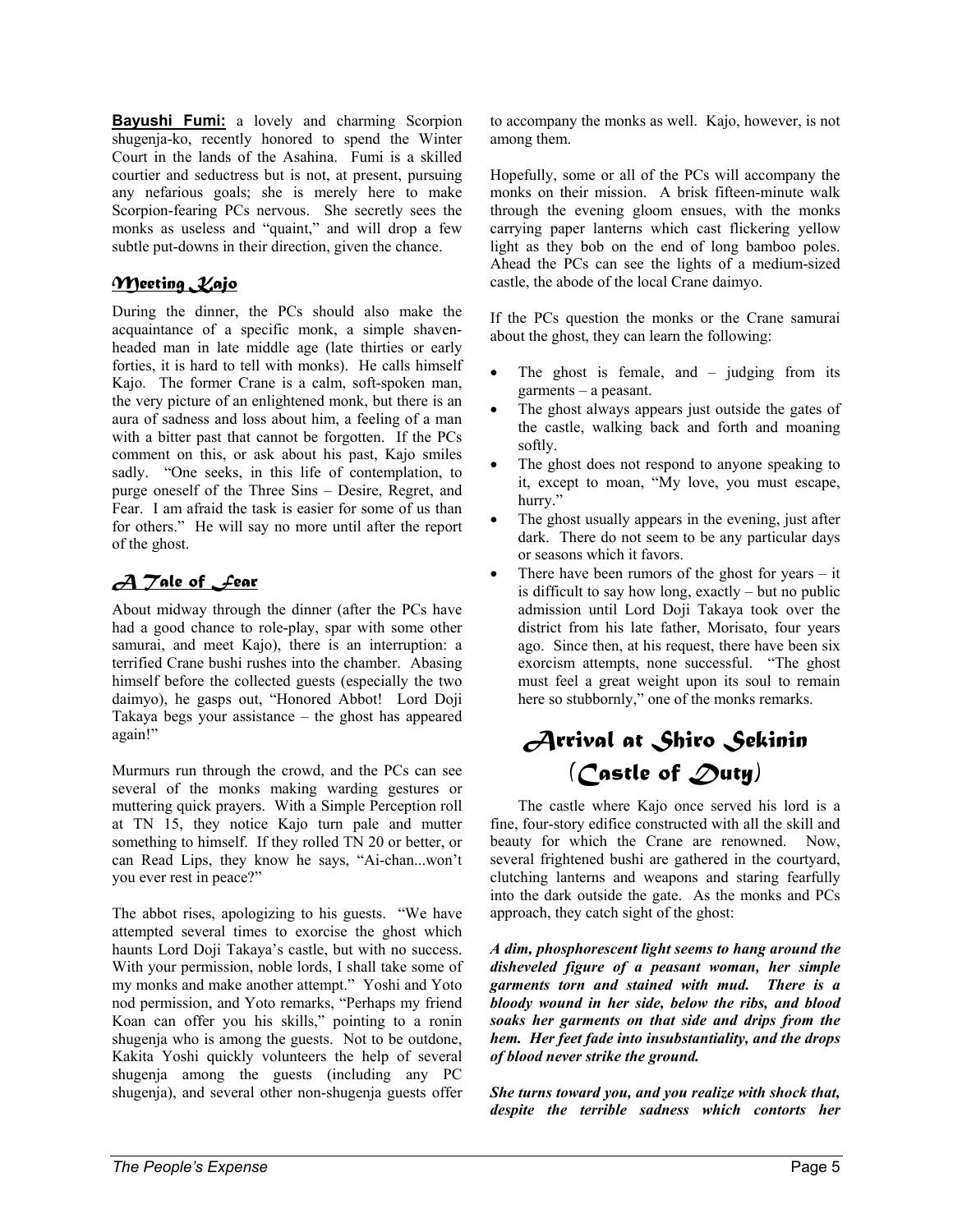*features, she is remarkably beautiful. Tears stream down her cheeks. She seems to see you for a moment, and her face lights for the briefest instant with hope, but then sags in disappointment. Her eyes no longer seem to see you as she moans, "Hurry...you must escape...hurry...."* 

Ai's ghost will not respond to the PCs, ignoring their words or questions and slowly wandering back and forth before the gates, moaning her warning. If any PC works up the courage to touch the ghost, their hands pass right through, leaving only a clammy sensation and a sudden sense of overwhelming sadness, which passes after a few minutes.

Any PCs with the Lost Love disadvantage who spend more than a few minutes in the presence of Ai's ghost find themselves remembering their lost one, and unable to break free of their sorrow (even if they spend a Void Point) until they leave the presence of the ghost.

The monks will gather in a loose semi-circle before the gates and begin praying, calling on the unquiet spirit to leave this realm and go to its appointed place in Jigoku. Any PC shugenja who are present are invited to join in the ritual. The monks pray for several hours, without apparent effect, and sometime in the Third Hour of Fu Leng (also known as the hour of Kurayami, about 2- 3am), the ghost simple fades from view. The abbot wipes sweat from his brow and sighs deeply. "I fear we have failed...again."

# *Talking to Ai*

There are two possible ways for the PCs to communicate with the ghost. One is if the PCs have the ability to commune with ancestral spirits and ghosts, such as a *sodan-senzo* or an Ise Zumi with the Cloud tattoo. The other is if the PCs overheard Kajo (or if some of them, remaining at the monastery, convince him to speak about the past), and address the ghost by its name, Ai. Either approach will cause a glimmer of recognition to appear in the ghost's transparent eyes. "Who...who are you?" the ghost murmurs. "You are not my love."

The ghost, if approached in this manner, can provide the PCs with the following information:

- Her name is Ai. She died fifteen years ago.
- She died trying to warn "her love" about a revolt.
- Her love was a samurai who lived in this castle. The ghost will be very reluctant to reveal his name, since their love was forbidden. Only if the PCs can make an eloquent appeal and succeed with a

Void+Sincerity roll at TN 25 will the ghost admit his name: Doji Kajo.

- The ghost knows little about the revolt, except that the leaders (several of the more prominent peasants in the town) told the starving peasants that no harm would come to them if they overthrew Doji Morisato, the lord of the castle. They promised that another samurai would protect them from retribution. She does not know who that samurai was.
- The ghost does not know who killed her, except that it was a samurai. Nor does she know whether her love escaped the revolt.
- If the PCs ask Ai what will grant her rest, she moans, "Stop the revolt. Save my love. He must know the truth, or all is lost..."

## *Questioning Kajo*

 If the PCs question Kajo about his words, or about the ghost's statements, he will sigh heavily and, after a long pause, relate his story:

*I was once an earnest young samurai, a man of honor and duty. But I was not without weaknesses. To my shame, I fell in love with a peasant girl named Ai. She knew our relationship was against the Celestial Order... if only I had listened to her!* 

*There was a peasant revolt. I do not know who led it, or why, though I remember that there had been several years of poor harvests and the peasants were hungry and fearful. Somehow Ai learned of the revolt and came to the castle to warn us – to warn me! Her screams brought us to the gates in time, but she died in the fighting. I could not even pray at her grave – it would have exposed our dishonorable relationship. I retired later that year.* 

 If any of the PCs show the slightest sympathy, Kajo will beg them to find a way to put Ai's spirit to rest. "I fear I cannot move on to my next life until she has moved on to hers," he sighs. If the PCs heard Ai ask that Kajo "know the truth," he will be even more anxious in his requests for their help. "I am forbidden from traveling far from the monastery. Perhaps if you can learn whatever secret torments Ai's spirit, we may both be set at rest."

 If the PCs ask for more details about the revolt, Kajo can supply few – he was asleep when the action began, and by the time he put on his armor and rushed to the walls of the castle, the peasants were already broken and running. The castle karo, Doji Shingi, had happened to be checking on the gates and was able to quickly rally the defense after Ai screamed her warning.

 If the PCs inquire further about the cause of the revolt, Kajo will reluctantly confess that his lord, Doji Morisato, "could sometimes be a harsh ruler" and that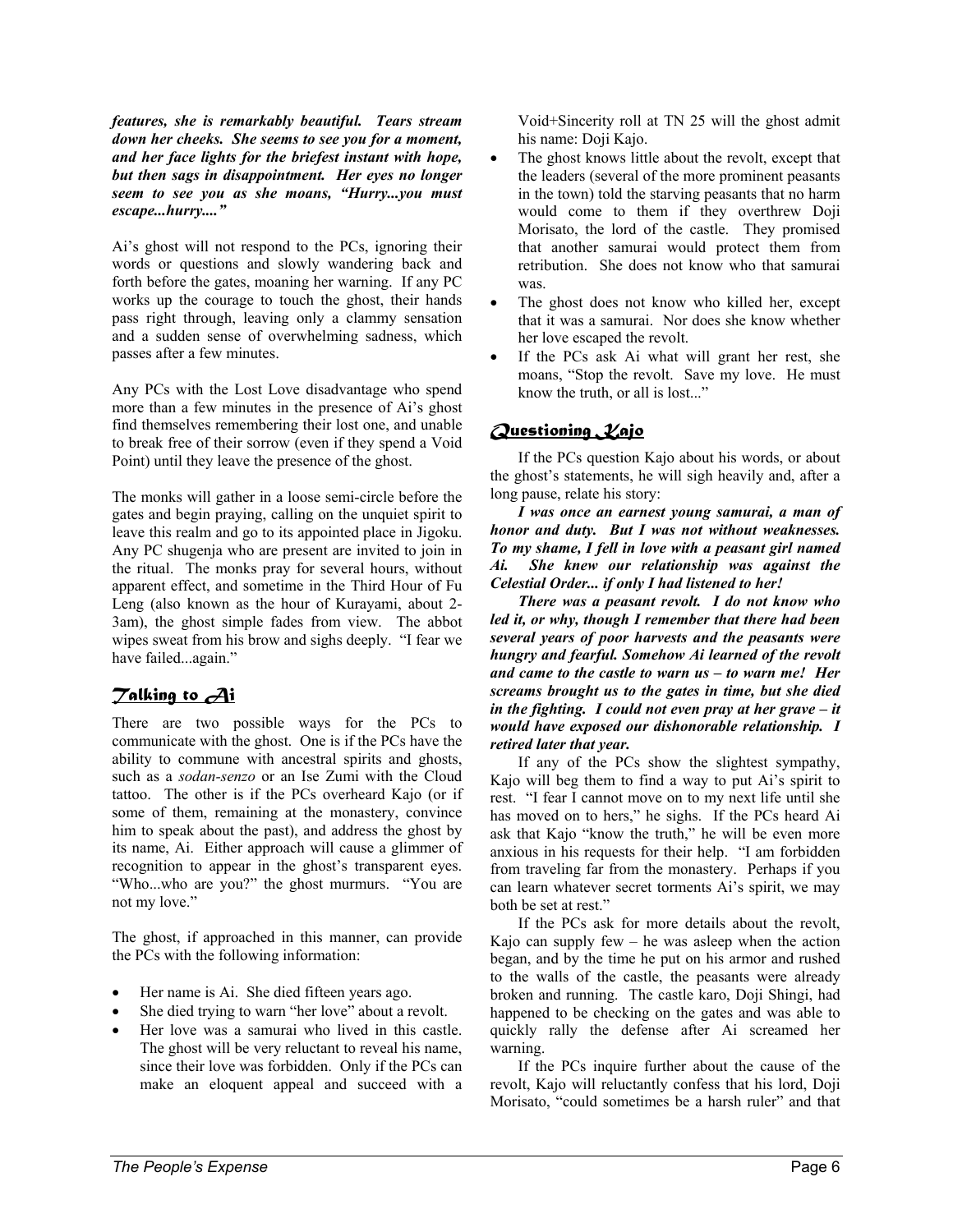the peasants were suffering badly from the poor harvests. "Lord Morisato refused to lower the taxes – perhaps he feared the displeasure of his superiors, or perhaps he did not want to lose face by going without his own monies. Still, I cannot understand why they would have undertaken such a desperate action. Shiro Sekinin is a strong castle – even if they had not been betrayed by Ai, they could not have hoped to capture the castle."

# *Questions in the Village*

 Since the PCs are investigating a peasant revolt, they may decide to question the local commoners. The village attached to Shiro Sekinin is called Shiawase ("Happiness"), and is home to about three hundred peasants.

*The village is large and fairly prosperous in appearance. Men and women labor in the fields, and peasant children run shrieking through the streets. You count about forty peasant huts, along with a black smithy, a silk weavery, and a large roadside inn with an attached sake works. There is also a small private dwelling, somewhat higher quality than the peasant huts, on one edge of the village.* 

 The three-room private house is the residence of Musei ("Silent"), the ronin yoriki (deputy) who serves the local Crane magistrate, Kakita Tomoita.

 The ordinary peasants who live in the village will be uncommunicative. The revolt is a painful and dangerous memory which they try to avoid at all costs; no peasants will admit to participating in the revolt ("all those madmen were killed by Lord Doji-sama"), nor will they admit its cause ("no loyal peasant would ever find cause to revolt, samurai-sama"). The following specific individuals, however, may be more informative:

#### *The Innkeeper, Kobe*

This is a plump, rotund merchant-type commoner whose business (which includes both the Inn and an attached sake works) is sponsored by the local daimyo, and has been for generations. Kobe has nothing but good things to say about Doji Takaya and his father Morisato, and seems oblivious to the concerns of other peasants. "I don't understand why there could have been a revolt – I've always been treated very well by the great lords. There must have been bad elements in town – perhaps they were Bloodspeakers." He has no evidence for this supposition, which is basically a red herring. If the PCs ask if anyone in the village knows about the revolt, he mentions Kiki at the silk works ("her husband died in the revolt") and the local blacksmith, Shigei, whose parents perished as well.

# *The Village Headman, Buta*

This middle-aged man was appointed to his position eleven years ago, after the village had gone four years without a headman (the previous one was executed for allowing the revolt, a fact which Buta will remember with many protestations that said execution was just and proper). Buta did not participate in the revolt, and tries not to remember or talk about it, but if the PCs are persistent he will reluctantly admit that he heard rumors: "The rebels claimed they had the support of a samurai in the castle, who promised they would be spared retribution for their actions. It was all lies, of course – no samurai would ever support a revolt. No, I never heard a name, honorable samurai – I am sure the story was untrue." Buta honestly does not know who the "samurai" was, or if the story was true. If the PCs ask for others who might know such things, he will – very reluctantly – mention Old Cho.

## *The Blacksmith, Shigei*

The smith is a sullen young man, his shoulders corded with heavy muscle, who keeps his eyes lowered and answers most questions as briefly and uncooperatively as he can get away with. Shigei's father was killed in the revolt, and he hates all samurai with a bitter, useless anger. He will only be cooperative with PCs who are clearly not "samurai-types" – e.g. monks, Ise Zumi, witch-hunters, PCs with an affinity for heimin, and so forth.

 If he is convinced to open up, all his repressed anger and bitterness comes boiling out in hot, stumbling words: "W-we were starving! The lord wouldn't lower the taxes even though we'd had three bad harvests in a row... Children were *dying*, lord, we had to eat *millet* because all the rice went to taxes. The samurai, the *lying* samurai told my father and the others he would prevent any reprisals if they rose up and killed Lord Morisato-sama. He said he would become the lord, lower the taxes, and all would be well. But that girl betrayed us, and all was for naught. Lord Morisatosama *butchered* everyone..." If the PCs ask who "the samurai" was, Shigei answers honestly: "A Crane who lived in the castle, that is all I know. I was very young. One of the older villagers might know – Old Cho, or Kiki at the silk weavery, perhaps."

# *The Silk Merchant, Kiki*

The silk weavery is managed by a quiet, plain-faced commoner woman, Kiki, who took over the business after her husband died in the revolt. She managed to save herself and her children by persuasively pleading complete ignorance. Like Shigei, she will be very wary of speaking openly to the PCs, and will prefer to plead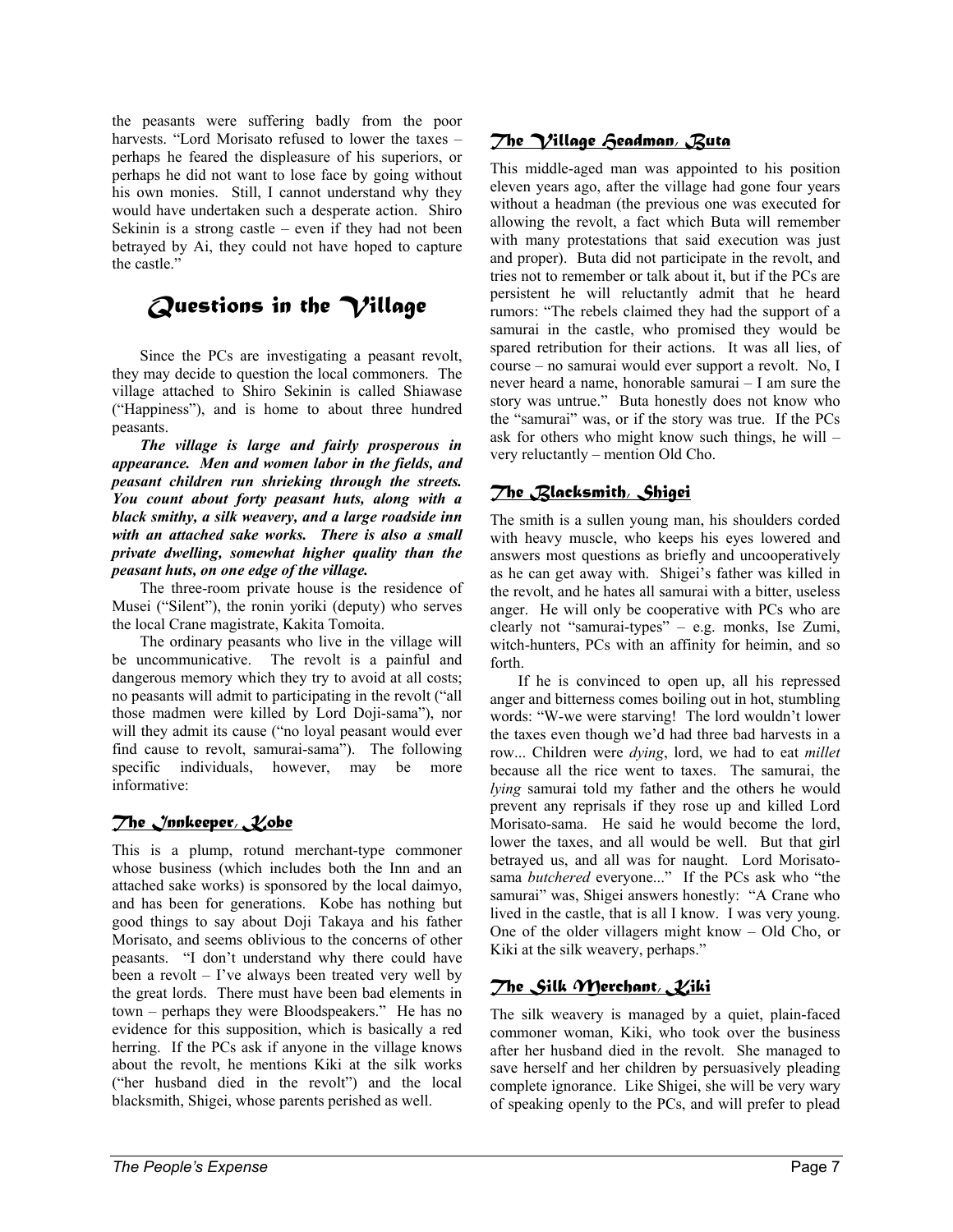deferential ignorance. Non-samurai PCs may be able to convince her to speak (Sincerity may help here, or Shintao – she respects the path of enlightenment very much). Unlike Shigei, however, she knows something about the political divisions within the Empire, and might be willing to speak with Crab, Scorpion, or Phoenix PCs if they are persuasive and careful in their approach, emphasizing that they are no friends to the Crane.

 Kiki knows that the karo, Doji Shingi, was the samurai who promoted the revolt, and that he promised the peasants to let them into the castle and then prevent retribution afterwards. Kiki thought this was a very bad idea, but the peasants were desperate, and her husband determined to join them. If the PCs request Kiki's testimony against the karo, she begs them to spare her and her children the certain consequences of such a thing; as a peasant, her word is useless against a samurai. "Who would believe me? Please, samuraisama, allow me and my children to live in peace."

 If the PCs ask whether anyone else can confirm her story, she may point them to Old Cho.

## *The Elder, Old Cho*

An aged, toothless, half-blind man, perhaps seventy, perhaps ninety, who lives alone in a small hut at the edge of the village (think of the old geezer from Kurosawa's classic film *Seven Samurai*), Cho puts on a front as a senile elder who barely remembers his own name, let alone what happened fifteen years ago. However, this is a practiced front, part of the same act which allowed him to successfully deny involvement in the revolt.

 PCs who approach Cho will have to convince him that they are genuinely interested in the truth. He does not fear death or even torture (he is too close to the end of his own life to worry about such things), and will continue to play the hapless, senile old man until the PCs convince him they are seriously interested in the truth about the revolt. **Awareness+Sincerity** rolls will be very useful in this regard, as will credentials such as Emerald Magistrates. He will be especially favorable to Crab and Phoenix PCs (due to their reputations, different in tone but similar in heart, for treating their peasants well). Crane PCs will get little cooperation, since he believes they will protect their Clan first.

 If Cho speaks, he can identify the samurai who helped provoke the revolt as the castle karo, Doji Shingi, the same karo who serves the current lord. He can also identify Shingi as the murderer of Ai: "I was in the first group that reached the castle, and I saw that Crane run his sword through her and then slam the gate in our face. A moment or two later and the arrows began to fall like rain." Cho will not identify anyone else in the village who knows the truth ("no, no, I'm the

only one who survived,"), nor will he testify against Shingi; indeed, such an idea fills him with mirth. "A senile, lying old peasant? I'm sure the Crane would bow down before my unmatched wisdom!" he cackles.

 Cho can offer one other clue to the PCs: he remarks that "some of the other samurai must have known what Shingi wanted, because so many of them died or retired in the after years." This is a hint for the PCs to track down other samurai from that time.

## *The Yoriki, Musei ("Silent")*

The magistrate of Shiro Sekinin, Kakita Tomoita, spends his time relaxing in the castle, and leaves most of the actual work of policing the district to his hired ronin yoriki, Musei ("Silent"). This grim, taciturn woman in her early thirties wears her hair in a severe short cut and usually greets acquaintances and strangers alike with a scowl. If the PCs do not seek her at her small residence (a humble but solidly-built house with three modest rooms), they will eventually spot her walking through the town as she investigates some trivial crime or disturbance.

 Silent is a former Phoenix, a shugenja who underwent the Ritual of Forgetting. Her speaking voice is hoarse and raspy, the result of the misguided magical experiment which caused her to be Forgotten, and she never speaks more than she absolutely has to. Silent will cooperate with the PCs reasonably well, although she grows quietly miserable around Phoenix and exhibits a restrained contempt toward Crane (her employer has not impressed her). PCs who seem genuinely interested in solving the problem of the old revolt will interest her, as will PCs who earn the enmity of the castle residents – she will help these just to spite Kakita Tomoita.

 Silent has been here six years, and has learned a great deal about the old revolt through her constant contacts with the peasantry. She knows specifically that a samurai promoted the revolt by promising no retribution to the peasants. "Must have had rank," she growls. "Not just a castle guard." She also knows that several bushi left the castle, retired, or died in the years which followed the revolt, and may suggest (obliquely) that someone was covering his/her tracks. She can recommend the Captain of the Guard, Daidoji Usoji, as a reliable source within the castle. She thinks little of anyone else there, although Lord Takaya seems "decent enough for a pup."

 If the PCs ask her whether she knows of any of the old, revolt-era samurai who are still alive, she mentions the karo Doji Shingi, Kajo at the monastery, and Doji Aki, who she knows is running a dojo at the nearby port city of Samui Kaze Toshi. ("Sparred there once or twice.")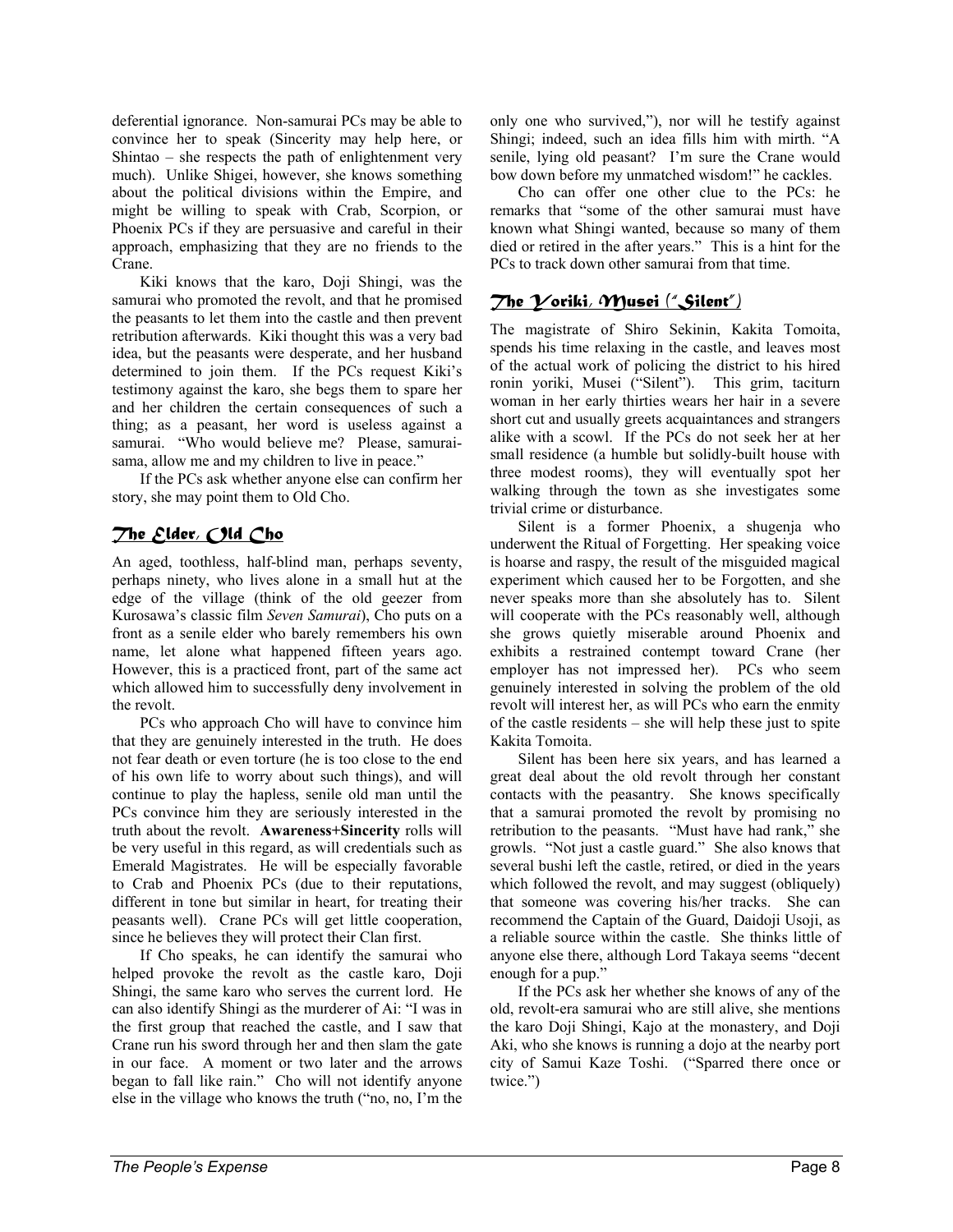If the PCs ask for possible sources within the village, Silent will point them at Old Cho. "There's more to him than you might think," she remarks.

# *Questions at Shiro Sekinin*

 If the PCs visit Shiro Sekinin at any time during the scenario, they will have to present their chops at the gate and wait for about an hour before they are granted admission. Lord Doji Takaya will grant the PCs a brief audience; how he reacts depends on what the PCs say. If they claim to be seeking a way of exorcising the ghost, he will be pleased, and offers whatever help he can, including permission to question everyone at the castle. If, on the other hand, they blurt out something about a samurai fomenting the revolt, Takaya is insulted and expels them from the castle; in that case, they will not receive any cooperation from any of his subordinates.

# *Lord Doji Takaya*

The daimyo of Shiro Sekinin, who has held his position for only four years, is an earnest and devout young nobleman who takes his duties very seriously. Handsome and well dressed, with long hair dyed the traditional Crane white, he palpably exudes sincerity and honor. Takaya is deeply concerned about the ghost haunting his castle, seeing it as a sign of the Fortunes' disfavor – he admits that his father, "while honorable, could be a harsh man," and he secretly wonders if the ghost is the legacy of some forgotten cruelty. If the PCs seem to have an idea of how to deal with the ghost, Takaya will cooperate readily – unless they insult him or his retainers in the process. He trusts the karo, Doji Shingi, implicitly, and will not tolerate any insult against him unless it is backed with the testimony of samurai.

 Takaya knows there was a peasant revolt in his childhood (he was six years old when it happened), but knows none of the details – his father never spoke of it much, and it seemed best not to pry into such a shameful episode.

# *Morisato's Widow: Doji Hana*

The widow of the late Doji Morisato is a gracefully aging woman in her late forties, her hair tinged with gray and worn in a simple ponytail. She is always the picture of perfect feminine manners, keeping her eyes downcast and speaking in a soft, careful voice. She will never say anything about the revolt ("I was asleep in the castle, my lord") or her husband ("a fine, honorable daimyo, my lord"), unless the PCs questioning her are Imperial family or fellow Crane.

 In the latter two cases, Hana can be persuaded (with a careful, eloquent, private appeal and an **Awareness+Sincerity** roll at TN 20) to confess what she knows. Her husband was a cruel and unfeeling man, to her as well as to his subjects, and she understands perfectly why the peasants revolted. "The harvests had been poor for several years, and there was desperation in the air. I urged my husband to relent on the taxes, but he only told me that such matters were not my concern."

 Hana is aware that something about the revolt and its sudden defeat wasn't quite right, although she is loath to speculate. Nevertheless, she will admit that it was a remarkable stroke of luck that the karo, Doji Shingi, happened to be at the gate at just the right time. She also wonders about the death of the peasant girl who screamed out the warnings that alerted the castle guards. "It was said that the other rebels killed her for betraying them. Yet when I rushed out from my chambers, she already lay dead at the gate, and the peasants were only just reaching the castle, waving their farming tools and howling like desperate beasts."

 If the PCs later present reliable evidence against Shingi (e.g. the testimony of Doji Aki or Daidoji Makuni), Hana cries out softly as she suddenly remembers what seemed so strange the night of the revolt. "Of course," she says, pointing at the karo. "There was blood on your sword even before those peasants reached the gate. *You* killed her."

# *The Karo: Doji Shingi*

The karo of Shiro Sekinin is a cold, self-controlled man filled with bitterness, thwarted ambition, and secret fear. Shingi has always believed himself a better man than his lords, and is filled with secret contempt for them. However, he is also a skilled deceiver who plays the role of the loyal, obedient karo to the hilt. A slim man of medium height, his hair worn in a traditional undyed topknot, he usually sits behind and to the right of his lord, watching the proceedings carefully and occasionally leaning forward to offer low-voiced advice. Lord Doji Takaya defers to him often, and any PC rolling **Awareness+Courtier** at TN 20 will surmise that the karo actually does most of the work of running the province.

 If the PCs ask him about the revolt, Shingi will act embarrassed about this shameful incident, and quietly explains that the Fortunes must have been watching over the castle: "I happened to decide to take a lateevening tour of the castle walls, and heard the screams of the first peasant, the girl who shouted the warning. I was able to quickly bar the gates and alert the troops before the peasant horde reached us." If the PCs ask about the ghost, he says he has no idea why it still haunts the castle, and claims not to recognize it. All of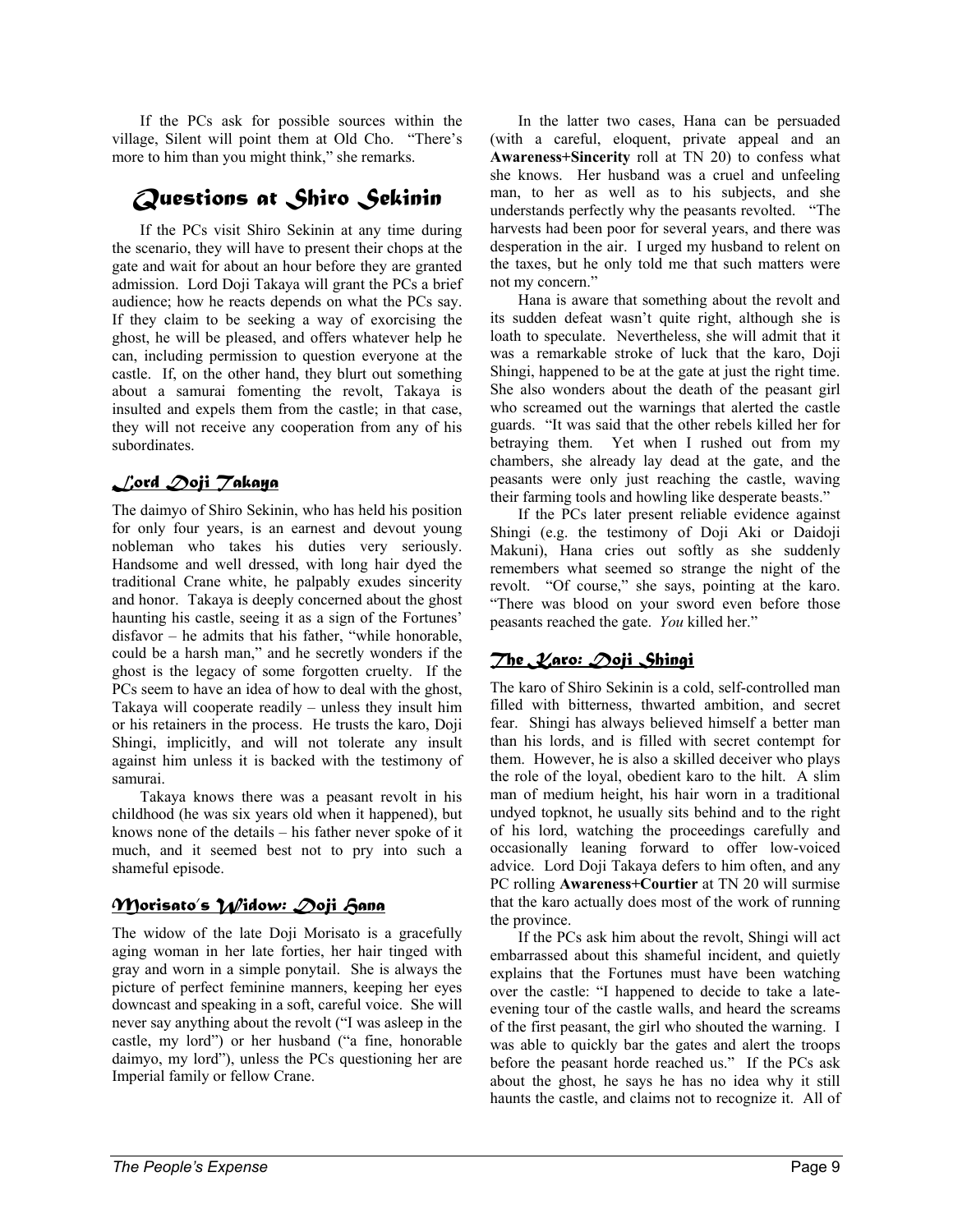this is a lie, of course, but the PCs will have trouble seeing through them (contested **Perception** vs. **Awareness+Acting** roll).

 If the PCs ask whether any other samurai from the time of the revolt are still here, Shingi professes not to know. "Such things are the concern of the Captain of the Guard. Ask him."

 Shingi will not let anything slip to the PCs until and unless they produce witnesses. Until that time he will play his role flawlessly, although skilled PCs may be able to tell (with the aforementioned Contested rolls) that he is hiding something.

## *Local Magistrate: Kakita Tomoita*

The magistrate of Shiro Sekinin is an elegant, refined artisan who got his position on politics, not skill. He prefers composing poems to enforcing laws, and leaves most of the work of his position to his ronin hireling, Musei ("Silent"). Tomoita is a delicate-looking man with slim fingers and a pensive air; he prefers talk to action and will, given the chance, talk the PCs' ears off, gossiping about trivial courtly matters and commenting anxiously about the "horrible ghost" that haunts the castle. He has been here eight years, and knows nothing about the revolt other than the official story. He will, however, admit privately to stylish or courtly PCs that the previous daimyo, Morisato, was "a cruel, hard man, with little taste in the arts."

## *Captain of the Guard: Daidoji Usoji*

The commander of Shiro Sekinin's house troops is a tough-looking, middle-aged bushi with dark gray eyes and a scarred, rugged face. He was assigned here shortly after the revolt (three of the guards, he explains, committed seppuku to atone for allowing the revolt to happen at all), and took the commander's post when the previous Captain of the Guard died five years ago. (His predecessor was actually poisoned by the karo, but no one knows the truth of the matter.)

Usoji will cooperate with any PCs who have gained the trust of his lord, Takaya. He will be especially friendly to fellow Crane, Imperial family, Phoenix, and Crab (he has fond memories from his youthful visit to the Kaiu wall), and conversely, guarded and terse to Scorpions and Lions. Unlike many Crane, he respects ronin – Musei having impressed him favorably in recent years.

 Usoji knows nothing personally about the revolt, and has accepted the official description of events. However, if the PCs ask he can point them toward three of the remaining samurai who witnessed it: the karo, Doji Aki (currently running a dojo at Samui Kaze Toshi), and Daidoji Makuni (now semi-retired and living on his own lands south of the city). If the PCs ask, he will confirm that none of the other samurai from that time remain: "Some have died, some retired to monasteries. Such is the way of the Celestial Wheel."

# *Seeking the Other Samurai*

 If the PCs spoke with the right people (Daidoji Usoji or Musei/Silent), they should know that two other samurai who witnessed the revolt are now living elsewhere: Doji Aki and Daidoji Makuni. These two witnesses represent the key to exposing the karo's treachery. Aki in particular is important, since she actually realizes what Doji Shingi was doing.

 If the PCs go in search of these witnesses, it will take one day of travel to reach Samui Kaze Toshi and Aki's dojo, and another half-day past that to reach Makuni's lands. The journey is without incident, and the PCs are struck by the peace and prosperity of the rugged, hilly lands they travel through, pleasant little villages and small, beautiful castles nestling in the narrow valleys and perching on the hillsides. The peasants here are well fed and content, and there is nothing to suggest that revolt and massacre once stalked the land.

## *Samui Kaze Toshi: Aki's Dojo*

 The city of Samui Kaze Toshi is one of several prosperous port cities located along the coast of Crane lands, and does a booming trade with the Mantis Islands and the rest of Crane lands. Squat kobune ships crowd the harbor, and merchants, craftsmen, and peasants bustle, haggle and deal everywhere. These commoners will, of course, step aside and bow low for any samurai who pass among them, offering nothing but proper deference. The small garrison of Daidoji soldiers who guard the city make only a brief, *pro forma* inspection of the PCs' travel papers; here in the heart of Crane lands, no one expects trouble.

 The dojo of Doji Aki can be easily located with a few questions; both commoners and samurai will be happy to point out the way. A small, elegant structure with an adjacent personal residence, the dojo is located on a narrow but clean side street. As the PCs approach, the dojo echoes with the sounds of practice and exercise, grunts of exertion, battle cries, and the smack of flesh against wood. A wooden sign proclaims *"Jiujutsu and Kendo. Sensei Doji Aki."*

 As the sign implies, the dojo primarily teaches unarmed combat (the famed Mizu-Do technique of the Crane) and formalized sparring with bokken and shinai (wooden and bamboo swords). No secret Crane swordsmanship techniques are taught, since that would be a betrayal of the Crane school. When the PCs arrive, there are a half-dozen students – Crane bushi, a visiting Unicorn, and a ronin – going through kata and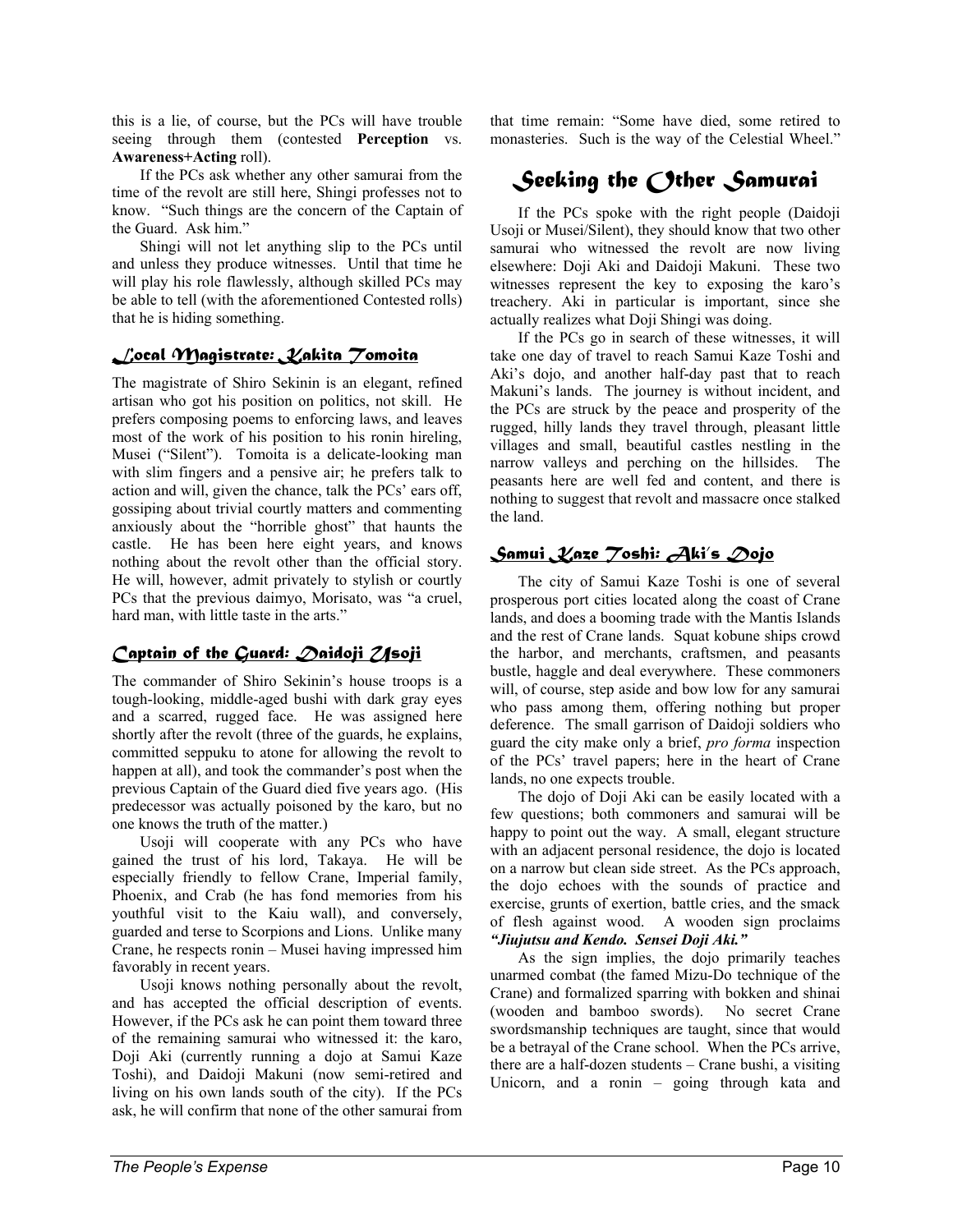practicing throws and falls. Doji Aki watches with folded arms and offers occasional words of advice.

# *Doji Aki*

 Aki is a fit, lean woman in her mid-thirties, with a long face and sharply slanted eyes. Her black hair is worn in a tightly bound pigtail that has a habit of flopping over her shoulder, causing her to absently flip it back with one hand during conversation. She is a cautious woman; she suspects that several of the other guards from Shiro Sekinin were poisoned or browbeaten into seppuku to prevent them from exposing the truth about the karo, and she deliberately chose to retire, leave the castle, and start this dojo in order to escape a similar fate.

 Aki will size the PCs up carefully. Regardless of how they approach her, she will wait until her students finish their lessons and depart. That done, she asks the PCs if they wish to spar with her. She will accept challengers in either Hand-to-Hand or Kenjutsu, the latter matches using shinai (0k1) to prevent lasting damage. Aki will consider the PCs' behavior and fighting technique as well as their words and manners before deciding whether she can trust them. She will be most impressed by polite but honest PCs who display decent combat skills. She does not think much of shugenja and even less of courtiers, whose lack of fighting technique disgusts her (a courtier with decent combat skills will surprise and impress her).

 Although Aki is very reluctant to expose the truth about the revolt – partly from fear, and partly from an unwillingness to expose a dishonorable secret which could publicly embarrass her Clan – she is also a pious and honorable woman whose conscience is burdened by the knowledge she carries. PCs who impress her in a sparring match can convince her with an eloquent appeal to duty and honor, followed by an **Honor Test** at TN 15, or an **Awareness+Sincerity** roll at TN 25. If Aki agrees to tell the truth, she will recount the following tale:

*I had always been suspicious of Doji Shingidono...he seemed altogether too ambitious for me. On the night of the revolt, I was walking the north wall of the castle, but when I heard the peasant girl screaming warnings, I rushed to the south wall, where I could hear her approaching the castle gate.* 

 *The gate was open, and Doji Shingi-dono stood there, as though waiting. As the peasant maiden rushed up to the gate, crying out again, he looked around, cursed, and lowered the portcullis with a slam. Then he drew his sword and stabbed the peasant girl through the bars. I heard her cry out a name...it might have been "Kenji," or "Kajo"... and Shingi turned away from the gate, shouting the alarm. I could see it in his eyes, though – the bitterness, the* 

#### *disappointment. He meant to allow those peasants into the castle.*

 Aki will also explain that several other samurai seemed to share her suspicions of the karo, although none of them admitted to seeing anything. Later, several of them were shamed into committing seppuku for failing to detect the revolt earlier, and some of them died "at young ages, in the prime of health." The Captain of the Guard was among the latter. Aki, finding it more and more difficult to serve under a man she believed to be dishonorable, soldiered on for several years, carefully harboring her suspicions. When the new daimyo inherited, a weak young man who the karo wrapped around his finger, she decided to retire and start her dojo.

Aki knows about the ghost of  $Ai - it$  was already starting to appear while she still served at the castle – and is not at all surprised to learn it still haunts the gates of Shiro Sekinin. "That woman defied her maddened fellow peasants to warn us, and for her courage she was murdered by Shingi. Small wonder that her spirit can find no rest."

 If the PCs can convince Aki that they fully intend to expose the truth about Doji Shingi, she will agree to accompany them back to the castle to tell her tale before the daimyo. The PCs may need to make an **Awareness+Sincerity** roll (TN 15) to convince her, although Emerald Magistrates or other PCs with obvious clout (such as members of the Imperial families) won't even need to roll.

# *Daidoji Makuni*

The other survivor from Shiro Sekinin lives in a private house to the southwest of Samui Kaze Toshi, on lands owned by lord Doji Takaya's line. He was granted the house as a wedding gift, and four years ago asked permission from the newly appointed lord Takaya to retire here with his wife and see to the raising of their three children. The young lord, true to his generous nature, agreed, and Makuni has lived here in quiet contentment ever since.

 The house is one of several fine samurai dwellings located in the rolling, lightly wooded hills southwest of the city; a medium-sized peasant village, complete with inn, teahouses, geisha house, smithy, sake works, and other artisans, is located near the center of the area to fill any needs the samurai might have. Makuni's dwelling is typical, a single-floored wooden structure with half a dozen rooms, the inner walls constructed of the classic framed rice paper. Two small children run cheerfully around the grounds, watched by a maidservant, while a boy of about nine practices sword kata under the guidance of his father. When the PCs approach the gate to the house, a servant hurries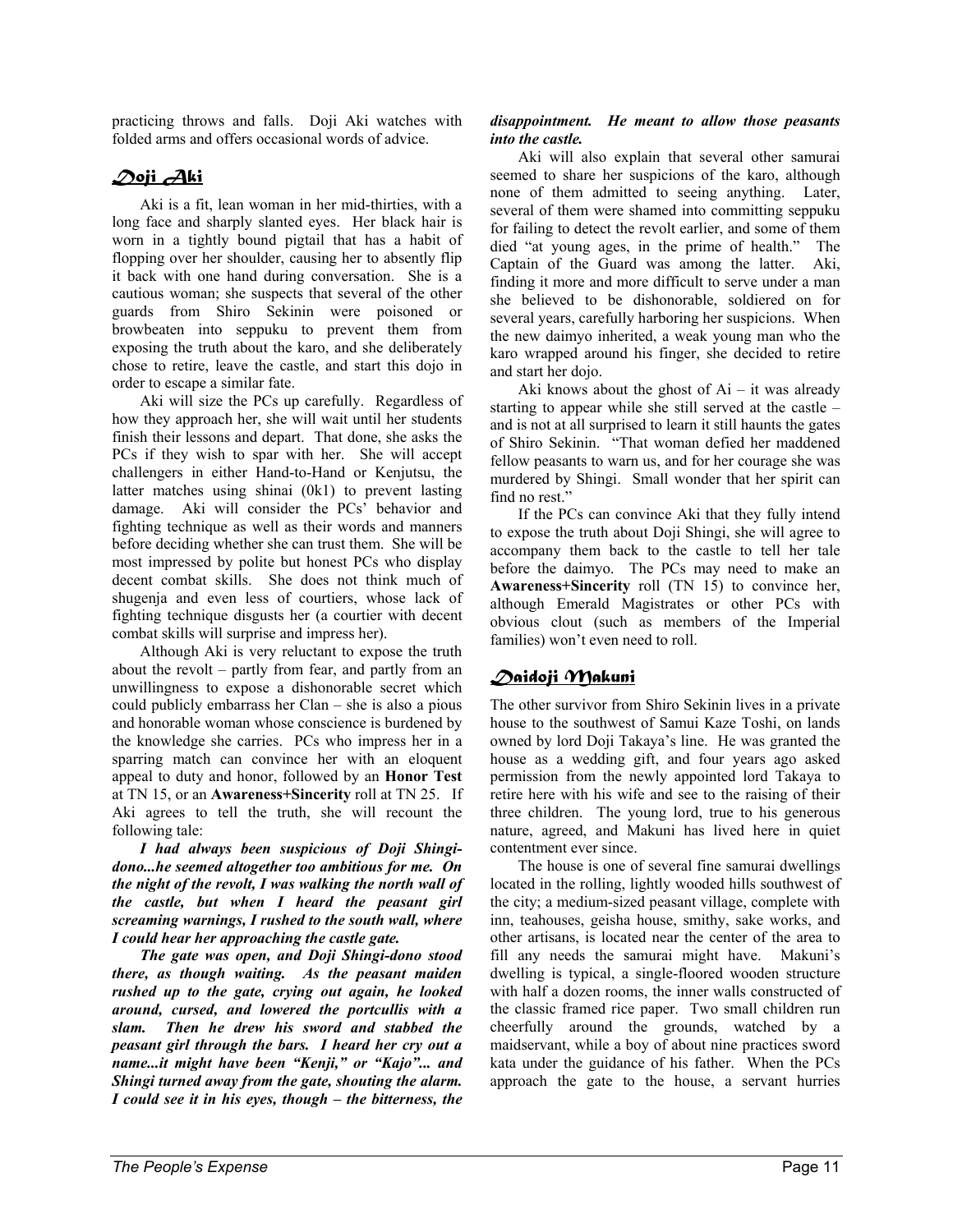forward, bowing, and asks for their chops (names) and business, while Makuni watches from a distance.

 Daidoji Makuni is a well-kept man in early middle age, with a calm, open face and a soft speaking voice. Once he learns the PCs' business (assuming they either tell the truth, or offer a plausible tale) he invites them inside, where a maidservant offers tea and rice cakes. Makuni greets his visitors politely, then pauses to greet his wife, Daidoji Suko, as she pads silently into the room.

 Makuni does not guess the full depths of what happened fifteen years ago, but he has always felt that the karo, Doji Shingi, was an ambitious man who didn't know his place or respect the celestial order. He felt he could serve the Empire and his Clan better by leaving the castle and focusing on raising his children to be fine, honorable samurai. Although he will be willing to share these facts with anyone who does not strike him as dishonorable (anyone but a Scorpion or ronin, in other words), he is hesitant to speak on the matter of the revolt, seeing it as an embarrassing blight on the Crane Clan. He will not wish to speak of the ghost either, since he knows she is connected to the revolt. The PCs will have to make a cogent, persuasive argument for why he should speak to them, and make an **Awareness+Sincerity** roll at TN 20, to convince him to open up. His wife Suko, a traditional Crane woman, will support whatever decision he makes, but plays no part herself in the conversation.

 If the PCs do convince Makuni to speak of the ghost and the revolt, he sighs and lowers his head for a moment before speaking. *"I was patrolling the walls that night. I heard the warning – some peasant girl screaming that rebels were coming – and rushed to the gate. Just as I got there I saw the karo thrust his sword through the gates and kill the girl. Then he shouted for us to sound the alarm and defend the walls. When the rest of the peasants arrived a few moments later, we cut them down with arrows."* He frowns. *"I never questioned Doji Shingi-dono's killing of the girl. I suppose he panicked, and thought she was with the rest of the rebels. When the ghost started to appear a year or two later, I knew he'd been mistaken...but there was nothing to be done about it now."* 

 Although Makuni did not particularly like the karo, he does not realize the full implications of what he saw, nor will he allow himself to be persuaded by reports of peasant testimony (although it will be clear that such stories, if the PCs repeat them, shake him badly). However, if the PCs share the testimony of Doji Aki (especially if they have her with them), he will be shocked into realizing the truth. "So that's what it was," he murmurs, eyes shadowed. "I always wondered why the peasants would have tried such a mad undertaking."

 Once the PCs have opened Daidoji Makuni's eyes, he will be willing to accompany them back to Shiro Sekinin to testify against the karo. He bids his wife a dignified but quietly affectionate farewell, speaks briefly with his children, then fetches his daisho set and traveling pack.

## *Shingi's Ronin*

 Doji Shingi will be aware of the PCs' investigations – he has made it his business to keep track of such things for the last fifteen years, lest his involvement in the revolt come out. If the PCs go to speak with Doji Aki or Daidoji Makuni, Shingi takes alarm and hires a group of ronin to follow the PCs and, if necessary, kill them and any witnesses they bring back. While the PCs are traveling through the region (especially in the city of Samui Kaze Toshi), have them roll **Perception+Hunting** occasionally at TN 30 (TN 25 if they have the Stealth skill). With a success, the PCs notice that they are occasionally spotting the same faces in the crowds. The ronin will melt away and vanish (with the help of Mists of Illusion, if needed) if they are pursued.

 Whenever the PCs are on their way back to Shiro Sekinin with witnesses to confront the karo, the ronin will strike.

# *The Ambush*

 The ronin are led by a shugenja, Kaze ("Wind"), a former Scorpion who specializes in air magic. Kaze will cast Mists of Illusion to create the false image of a copse of trees alongside the road to Shiro Sekinin, concealing the other four ronin as they wait in ambush. The PCs (and Aki and Makuni, if they are along) must roll **Perception+Battle** at TN 30 to notice that something is amiss (the sound of a footstep, the smell of unwashed ronin bodies, perhaps a sandaled foot just sticking out of the illusion). If the party fails to spot the illusion, the ronin attack by surprise, getting a free round of attacks against TN 5 before anyone can roll for initiative.

 There will be a total of four ronin bushi (five if there are six or seven PCs), plus Kaze.

 Kaze will lurk in the trees about thirty yards away, casting Wind's Distractions on two PCs (his first targets will be shugenja, followed by the most powerfullooking warriors). He will follow up with Earth's Stagnation, if the fight lasts that long. Kaze is a cautious man with a strong instinct for selfpreservation; he will reserve one Air ring, and if the fight shifts against the ronin (or if a PC comes hunting for him) he will use Know the Shadows to melt into the trees and retreat, then cast Torrential Rain to cover his withdrawal. Unless the PCs are very lucky or very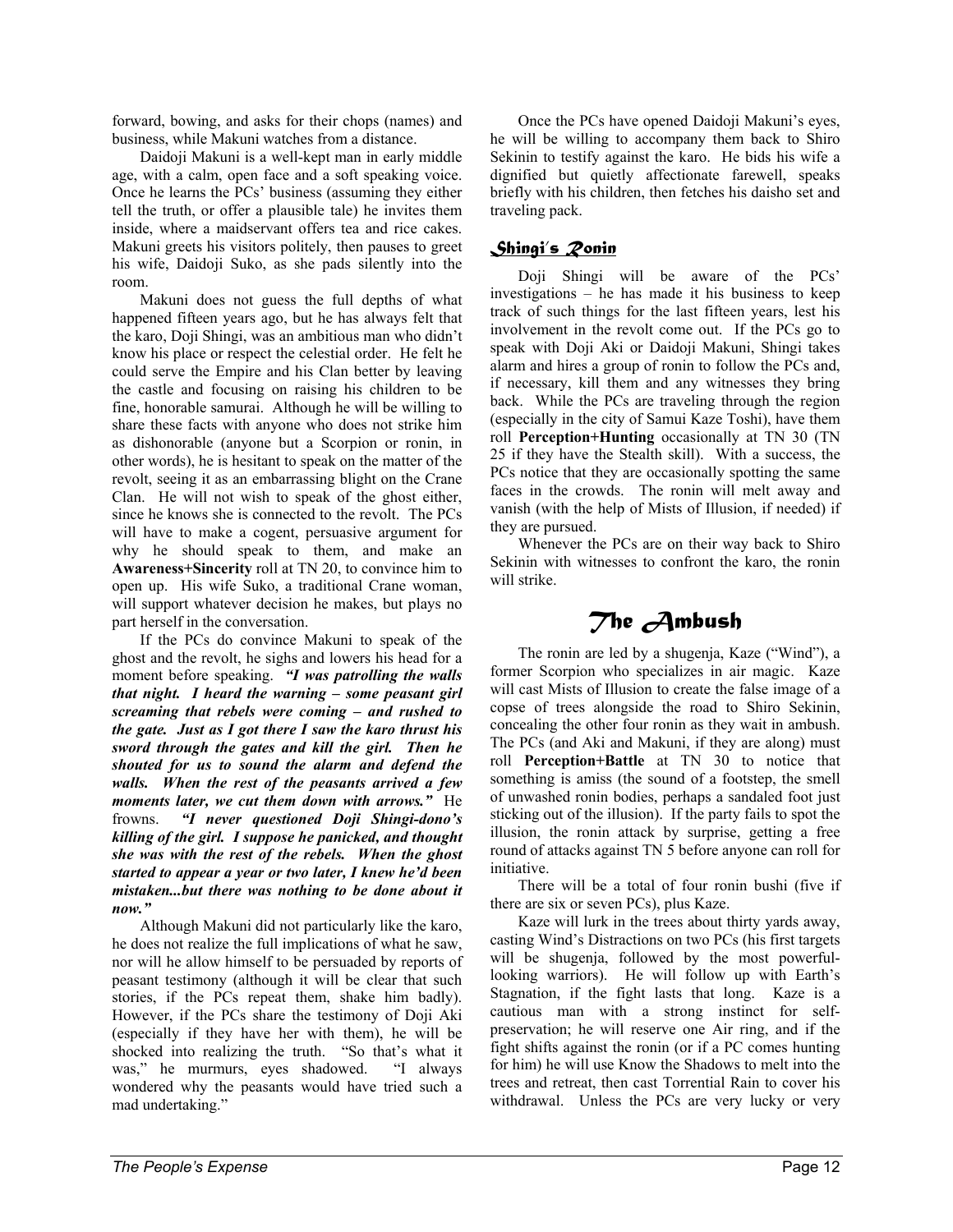clever, Kaze should escape – he will appear again in other Living Rokugan tournaments.

 The ronin bushi are not suicidal or stupid. If the fight looks to be going badly against them, they will either flee (scattering into the nearby forest) or surrender, trying to bargain for their lives in any way they can. They will be happy to explain that the karo hired them, and even testify against him, if the PCs will promise them mercy. Ruthless PCs who refuse to spare the captured ronin will be met with a shrug and a sneer, and the ronin will seek to escape as soon as they can.

# *Return and Confrontation*

 Once the PCs have the testimony of Daidoji Makuni and, especially, Doji Aki, they can confront Doji Shingi with proof of his crimes. The testimony of the peasants, such as Kiki and Old Cho, can also be used now, since it will be corroborating the words of a samurai. Any surviving ronin who are spared by the PCs will be happy to testify that the karo hired them to murder the PCs and the witnesses.

 It is up to the PCs exactly how they go about presenting this accusation. Legally, this matter should be brought before the local magistrate and Lord Doji Takaya (as the PCs will know with an **Intelligence+Law** roll at TN 10). The PCs may decide to speak with Kajo first, telling him of the fate of his love; in this case Kajo, filled with sorrowful wrath, will insist that they head to the castle and confront the treacherous Shingi immediately.

 If some of the PCs are Emerald Magistrates, they may want to arrest the karo themselves (inciting a peasant revolt falls under the "general lawlessness" clause of an Emerald Magistrate's duties), but since he is a samurai, they will need an order of appearance signed by the local authority (back to Takaya and his magistrate Tomoita) or the Emerald Champion (beyond the scope of this adventure). Logically, regardless of the exact details of the PCs' approach, they probably wind up in a formal confrontation with Shingi in the presence of the daimyo, the magistrate, his yoriki Silent, and the rest of the local samurai population. The guests who were here for the recent retirement ritual, however, will have departed by now (no Deus Ex Machina to step in and help the PCs – after all, they've taken up this investigation on their own).

 The testimony of Doji Aki is the key to the case, but Daidoji Makuni can also unlock the case through his testimony of the karo's murder of the peasant girl, which will be confirmed by Doji Hana's suddenly jogged memory. If the PCs lack the testimony of these two individuals, they will not be able to prove the karo's guilt, no matter how many peasants or ronin they cajole into testifying – Shingi simply laughs these lowranking witnesses out of the room.

 Regardless of what evidence the PCs have, the GM should carefully weigh the tone and approach they take in presenting their accusations. Crude or insulting PCs will get nowhere – Doji Takaya will simply expel them from his domain for daring to question the loyalty of his faithful karo. PCs who take a polite, honorable, and nuanced approach, however, will impress him deeply. Note also who is serving as the main spokesman of the PCs' case – Takaya will not be very impressed with the words of a ronin, Unicorn, Lion, or Crab, but will pay special attention to Imperial family, enlightened types such as Dragon or monks, or fellow Crane.

 If the PCs have solid evidence and present their case well, Takaya is clearly shaken, and looks at his karo with a sudden expression of terrible doubt. Shingi, visibly alarmed, leaps to his feet, protesting his innocence, and demands the right to face his accusers in a duel. "My blade and the strength of my honor will prove these accusations as the lies they are!"

 If Kajo accompanied the PCs here, at this point he will not be able to keep his silence any longer. "A duel, you say?" he cries, leaping to his feet. "I am Doji Kajo, and I demand the right to face *you*, Doji Shingi, for your crimes against our lord, against me, and against all I held precious!" There is a stunned silence at this violent outburst, and then Doji Takaya bows to the monk, acknowledging his challenge.

# *The Duel*

 If Kajo is not present to make his challenge, one of the PCs will have to champion the party's accusations against Shingi. If none of the PCs carry a katana, they can select a champion from those NPCs present (Daidoji Usoji, Doji Aki, and Daidoji Makuni are obvious choices; "Silent" a less-obvious but still valid choice). Resolve this as a lethal iaijutsu duel according to the standard rules. If Shingi wins, he is considered cleared of the accusation, and a relieved Doji Takaya expels the remaining PCs from his lands.

 If Kajo is present, he will be absolutely insistent on taking up the challenge, no matter what the PCs try to do to dissuade him. He will request that one of the PCs – whichever one has struck him as the most honorable and sympathetic – loan him a sword for the duel. If all the PCs refuse, "Silent" will offer her sword. Read the following text:

*Although you know it has been almost fifteen years since Kajo carried a sword, the moment he steps forward into the dueling circle he takes up a perfect iaijutsu stance, his eyes fixed on his opponent as though to kill him with his gaze alone. Doji Shingi is visibly shaken as he takes up his own stance. A timeless, eternal moment passes with the two combatants facing each other, and then both draw in*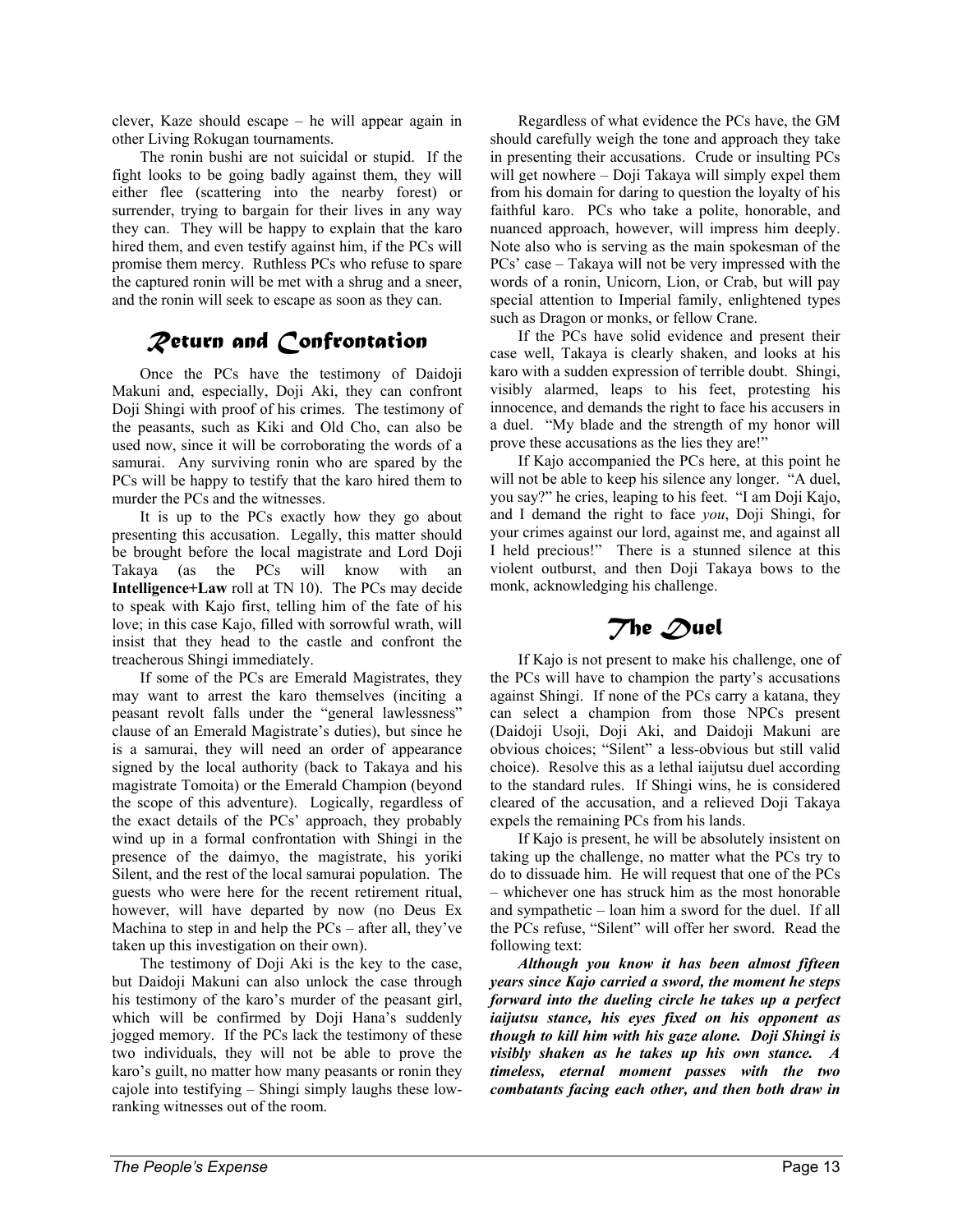*a single instant. A moment later both fall, soaked in blood, from equally lethal strokes: a kharmic strike.* 

*Kajo turns his head toward you, and he smiles and mouths, "Arigato" (thank you). Then his eyes begin to wander and fade. "Ai," he whispers, as the life leaves his body.* 

# *Failure: Aftermath*

If the PCs failed to prove their case against the karo (either through a poor presentation, lack of evidence, or losing the duel), Doji Takaya immediately expels them from his lands, warning them not to return on pain of death. As they depart, Doji Shingi's poisonous glare promises that he will not forget their actions. All PCs lose 2 Glory for this public humiliation, and must write down **Sworn Enemy: Doji Shingi** on their character sheets.

# *Success: Aftermath*

If Kajo dies in the duel, he is given full funeral rites as a samurai; Doji Takaya himself thanks this old retainer for putting an end to "a serpent in our midst." In this case, the ghost of Ai is never seen again; she has moved on to her proper place in the spirit world.

 If the PCs, or their champion, killed Shingi, word of these events will soon reach Kajo at the monastery of the Cherry Blossom, whether or not the PCs deliver it. Stunned and amazed, he rushes to the castle and holds a vigil at the gates. He invites any PCs who have especially impressed him to share his vigil. That night, the following occurs:

*As the ghost of the lovely peasant girl appears once more before the castle gates, Kajo utters a strangled moan and rushes forward, prostrating himself. "Forgive me," he begs. "The one who murdered you has met justice at last, but not by my hands. Forgive my cowardice and helplessness." The ghost's silent tears stop, and you swear that she actually smiles for a moment. Then she simply fades from view.* 

 Kajo rises, his own face calmer and more relaxed than you have yet seen, and bows to you. "Although I shaved my head almost fifteen years ago, in my heart I have never truly left the path of bushido. I ask now that you help me once more, this time to leave that path forever, and journey on to my next life." He kneels before you and carefully opens his robes, exposing his belly for the ritual of seppuku.

 Kajo wishes one of the PCs to permit him the use of a blade and to serve as his second. It is up to the PCs whether or not they do so  $-$  this is a slightly irregular procedure, after all, given Kajo's current status as a monk. If none of the PCs are willing to help, either Musei the ronin or Doji Aki (whichever the GM feels

would be more dramatically effective) steps out of the darkness and assists Kajo. Despite the agony of the seppuku ritual, the monk dies with a smile on his face.

 Regardless of how Doji Shingi dies, his body is cremated and the ashes scattered to the winds. The rest of his family commits ritual suicide, wiping the shame of Shingi's traitorous acts from their line.

# *Rewards for Completing the Adventure*

At the end of the scenario, any PCs with Shadowlands Taint must make a Simple Earth roll with a TN of  $5 +$ (5 x Taint Rank). If the roll is failed, the PC acquires one additional point of Taint.

#### **Experience Points**

Playing through the adventure: 2 XP Learning the truth about the revolt: 1 XP Bringing justice to Doji Shingi: 1 XP

**Total Possible Experience: 4 XP**

#### **Honor**

Crane PCs receive +1 Honor if Doji Shingi was exposed and killed for his acts.

Monk, sodan-senzo and witch-hunter PCs gain +1 Honor for successfully sending Ai to her place in the afterlife.

#### **Glory**

None awarded for success in this adventure. However, if the PCs accuse the karo but fail to prove their case, they lose 2 points of Glory for this public humiliation.

#### **Other Awards/Penalties**

If the PCs accused the karo but failed to convict him, they gain **Sworn Enemy: Doji Shingi**.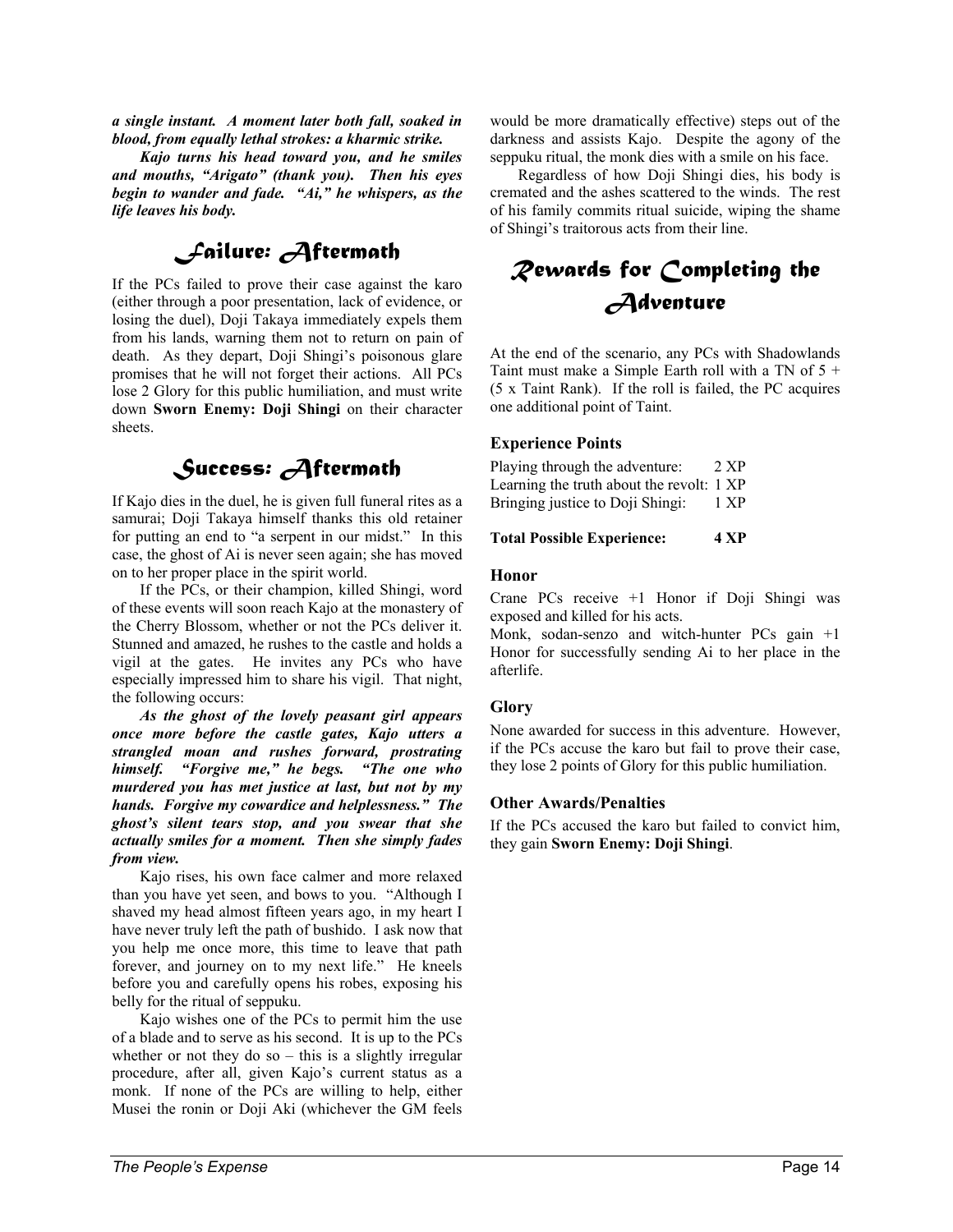# *NPCs*

#### **Doji Takaya, Daimyo of Shiro Sekinin**

| FIRE 2             | AIR <sub>3</sub> |
|--------------------|------------------|
| Intelligence 3     |                  |
|                    |                  |
| EARTH <sub>2</sub> | WATER 2          |
|                    |                  |
|                    |                  |
| VOID <sub>2</sub>  |                  |

TN to be Hit: 15

School/Rank: Kakita Duelist 1

Honor/Glory: 3.6/5.5

Skills: All High skills at ranks 1-2, plus Archery 2, Defense 1, Horsemanship 1, Iaijutsu 2, Kenjutsu 1.

Advantages/Disadvantages: Gentry, Social Position (daimyo of Shiro Sekinin), Voice/Idealistic, Sworn Enemy (the karo, not known).

Equipment: Exquisite kimono, fine daisho set

# **Daidoji Usoji, Captain of the Guard at Shiro**

| <b>Sekinin</b>    |             |
|-------------------|-------------|
| FIRE 3            | AIR 2       |
|                   | Reflexes 3  |
| <b>EARTH3</b>     | WATER 2     |
|                   | Strength 3  |
| VOID <sub>2</sub> |             |
| ------            | .<br>$\sim$ |

TN to be Hit: 20 (15 without light armor) School/Rank: Daidoji Bodyguard 2 Honor/Glory: 2.6/3.5

Skills: Archery 2, Athletics 1, Battle 2, Courtier 1, Defense 3, Etiquette 2, History 2, Iaijutsu 3, Kenjutsu 3, Shintao 1, Yarijutsu 3.

Advantages/Disadvantages: Quick, Social Position (captain of the guard at Shiro Sekinin)

Equipment: Light armor, fine kimono, fine daisho set, yari

#### **Doji Shingi, Treacherous Karo**

| FIRE 3            | AIR <sub>3</sub> |
|-------------------|------------------|
|                   |                  |
|                   |                  |
| <b>EARTH 2</b>    | WATER 2          |
|                   | Perception 3     |
|                   |                  |
| VOID <sub>4</sub> |                  |
|                   |                  |

TN to be Hit: 15

School/Rank: Kakita Duelist 3 Honor/Glory: 0.6/4.7

Skills: Acting 2, Archery 2, Courtier 2, Dance 2, Defense 2, Etiquette 3, History 1, Iaijutsu 3, Kenjutsu 3, Poetry 2, Political Maneuvering 2, Sincerity 3, Tessen 1

Advantages/Disadvantages: Apparent Honor (3), Crafty, Heartless, Social Position (karo)/Dark Secret (instigated peasant revolt), Driven (to become a daimyo), Jealousy (daimyo's position and power). Equipment: Fine kimono, fine daisho set

## **Doji Aki, Sensei and Witness** FIRE 3 AIR 3

| FINE J             | AIN J      |
|--------------------|------------|
|                    |            |
|                    |            |
|                    |            |
| EARTH <sub>2</sub> | WATER 2    |
|                    | Strength 3 |
|                    |            |
| VOID <sub>2</sub>  |            |
|                    |            |

TN to be Hit: 15

School/Rank: Kakita Duelist 1 Honor/Glory: 3.5/2.4

Skills: Archery 2, Athletics 3, Etiquette 2, Hand-to-Hand (Mizu-Do) 4, Iaijutsu 3, Kenjutsu 2, Sincerity 2 Advantages/Disadvantages: Hands of Stone/Dark Secret (knows the karo's intentions during the revolt) Equipment: Fine kimono, bokken (3k1), shinai (0k1)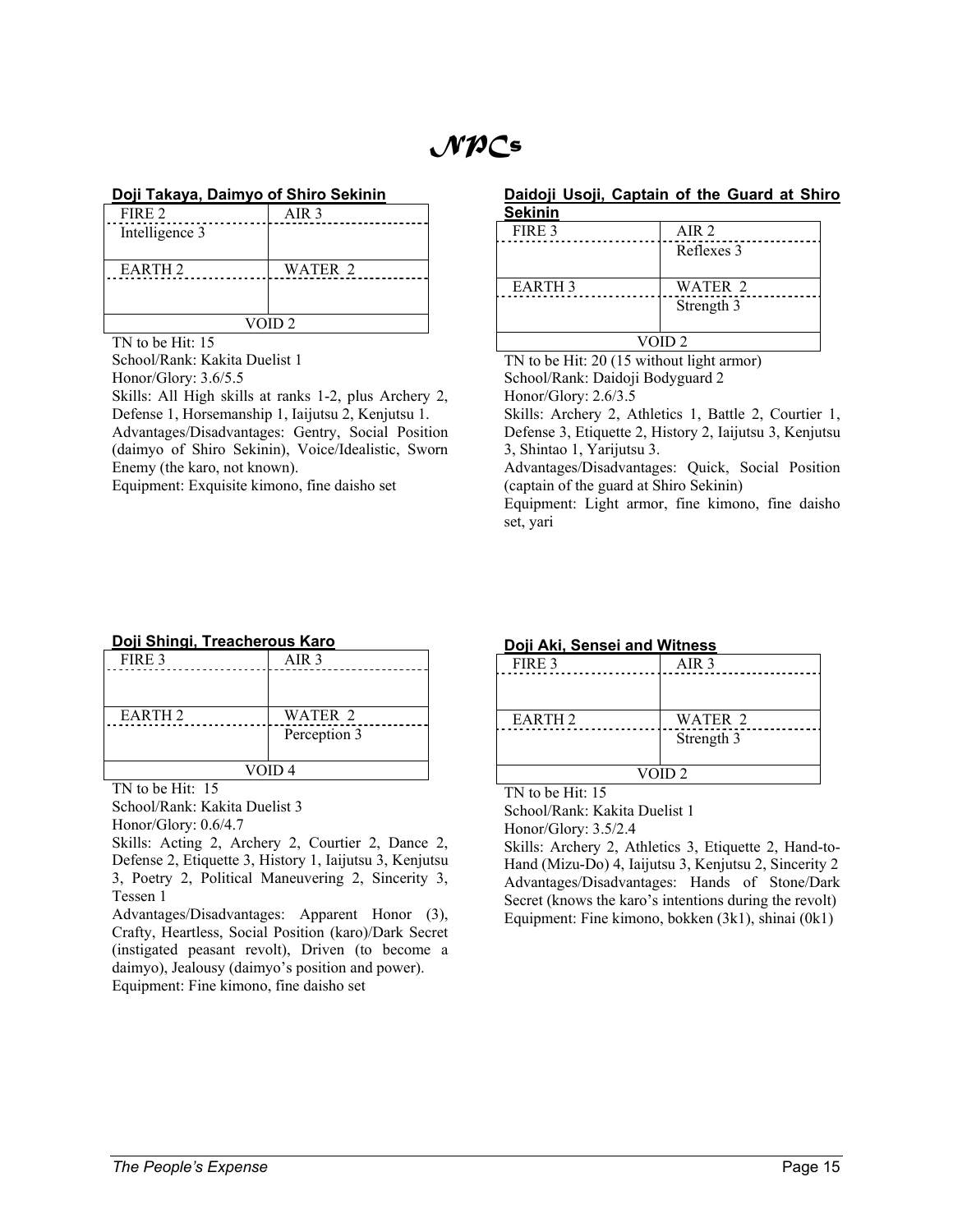#### **Daidoji Makuni, Retired Samurai and Witness**

| AIR 2      |  |
|------------|--|
| Reflexes 3 |  |
|            |  |
| WATER 2    |  |
| Strength 3 |  |
|            |  |
| VOID 2     |  |
|            |  |

#### **[EARTH 3 (wounds +3 per rank, from Honor)]**  TN to be Hit: 15

School/Rank: Daidoji Bodyguard 1

Honor/Glory: 3.2/2.1

Skills: Archery 1, Athletics 1, Battle 2, Defense 3, Etiquette 1, Hand-to-Hand 1, History 1, Iaijutsu 1, Kenjutsu 2, Lore (Crane Clan) 1, Sincerity 2, Yarijutsu 2.

Advantages/Disadvantages: Bland, Gentry/Soft-Hearted, True Love (wife)

Equipment: Fine kimono, daisho, traveling pack

## **Musei ("Silent"), Ronin Yoriki** FIRE 2 AIR 3

| Agility 3         |         |
|-------------------|---------|
| <b>EARTH3</b>     | WATER 3 |
|                   |         |
|                   |         |
| VOID <sub>2</sub> |         |

TN to be Hit: 20 (15 without light armor) School/Rank: None (forgotten Isawa shugenja) Honor/Glory: 1.7/0.8

Skills: Athletics 2, Calligraphy 2, Defense 2, Etiquette 1, Hand-to-Hand 2, Iaijutsu 2, Investigation 3, Kenjutsu 2, Lore (Shugenja) 2, Meditation 2, Shintao 2, Sincerity 1, Theology 1, Yarijutsu 1

Advantages/Disadvantages: Patron (magistrate Doji Tomoita), Strength of the Earth (rank 1)/Bad Reputation (cynic), Forgotten, Social Disadvantage (Ronin)

Equipment: Light armor, kimono, daisho set

#### **"Kaze," Ronin Shugenja**

| FIRE 3             | AIR 4        |
|--------------------|--------------|
|                    |              |
|                    |              |
| EARTH <sub>2</sub> | WATER 2      |
|                    | Perception 3 |
|                    |              |
| VOID <sub>2</sub>  |              |

TN to be Hit: 20

School/Rank: Soshi Shugenja 1 Honor/Glory: 0.4/1.1

Skills: Athletics 1, Calligraphy 2, Courtier 2, Etiquette 2, Kenjutsu 1, Meditation 2, Poison 1, Sincerity 2, Stealth 2, Tantojutsu 2, Theology 1

*Spells:* Sense, Commune, Summon, (Air) Mists of Illusion, Wind's Distractions, Know the Shadows, (Earth) Earth's Stagnation, Jade Strike, (Water) Torrential Rain, Reflecting Pool, Path to Inner Peace, (Fire) Amaterasu's Blessing, Evil Ward.

Advantages/Disadvantages: **Innate Ability (Wind's Distractions)/Sworn Enemy (Scorpion Clan), Social Disadvantage (Ronin)**

Equipment: Kimono, scroll satchel, tanto (1k2)

| <b>Ronin Mercenaries (4-5)</b> |                  |
|--------------------------------|------------------|
| FIRE 2                         | AIR <sub>3</sub> |
| Agility 3                      |                  |
| EARTH <sub>2</sub>             | WATER 2          |
|                                | Strength 3       |
|                                |                  |
| VOID <sub>2</sub>              |                  |

TN to be Hit: 20 (15 without light armor) School/Rank: None

Honor/Glory: 0.5/0.8

Skills: Archery 1, Athletics 2, Defense 2, Iaijutsu 1, Kenjutsu 2, Stealth 1, Yarijutsu 2

Advantages/Disadvantages: Social Disadvantage (Ronin)

Equipment Light armor, kimono, daisho set (half of them also have 4k2 yari)